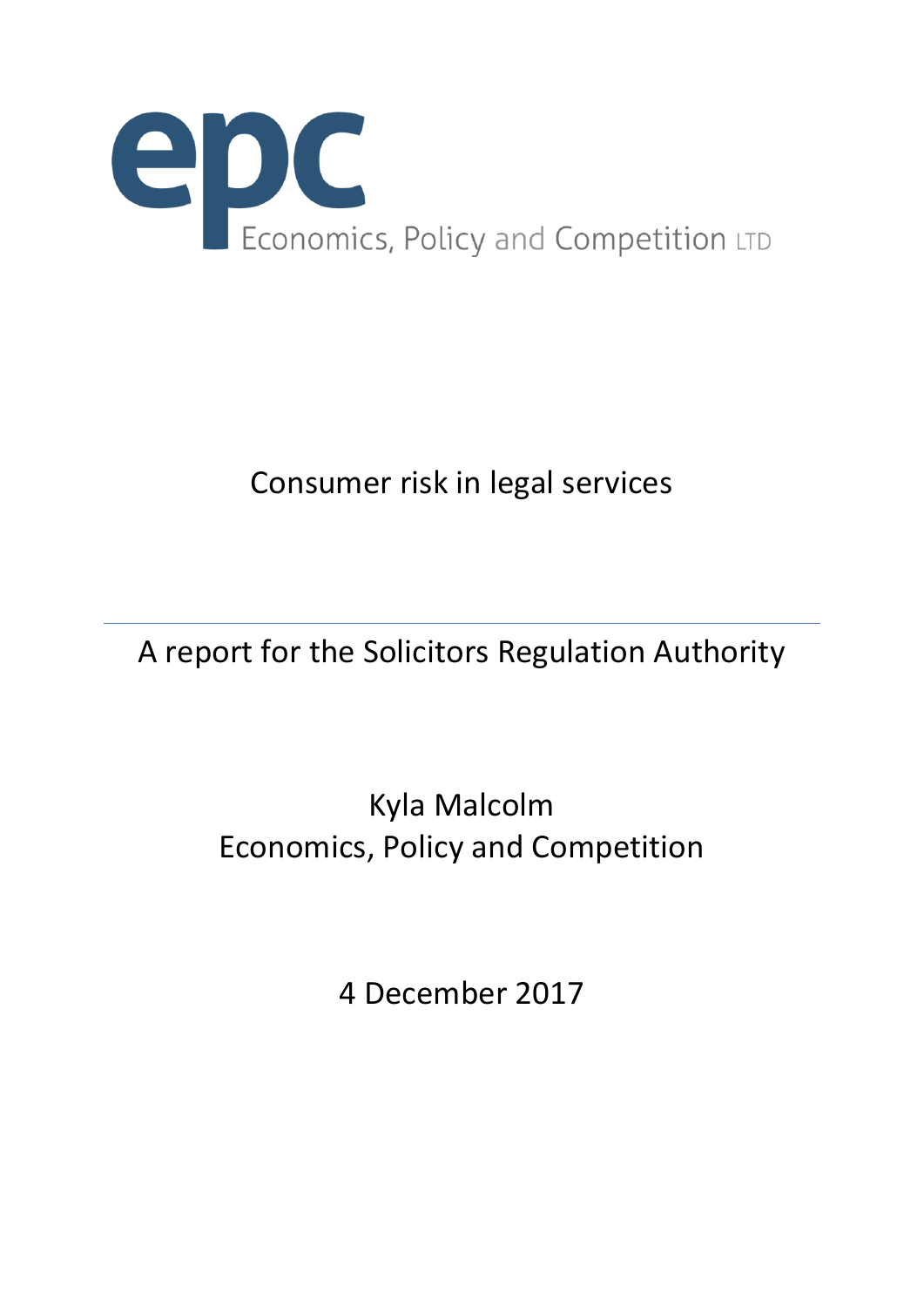

# **Disclaimer**

Whilst every effort has been made to ensure the accuracy and completeness of the material in this report, the author gives no warranty in that regard and accepts no liability for any loss or damage incurred through the use of, or reliance upon, this report or the information contained herein.

# **Table of Contents**

| $\mathbf{1}$   |     |  |  |  |  |  |  |  |
|----------------|-----|--|--|--|--|--|--|--|
|                | 1.1 |  |  |  |  |  |  |  |
| $\overline{2}$ |     |  |  |  |  |  |  |  |
|                | 2.1 |  |  |  |  |  |  |  |
|                | 2.2 |  |  |  |  |  |  |  |
|                | 2.3 |  |  |  |  |  |  |  |
| 3              |     |  |  |  |  |  |  |  |
|                | 3.1 |  |  |  |  |  |  |  |
|                | 3.2 |  |  |  |  |  |  |  |
|                | 3.3 |  |  |  |  |  |  |  |
| 4              |     |  |  |  |  |  |  |  |
|                | 4.1 |  |  |  |  |  |  |  |
|                | 4.2 |  |  |  |  |  |  |  |
|                | 4.3 |  |  |  |  |  |  |  |
|                | 4.4 |  |  |  |  |  |  |  |
| 5              |     |  |  |  |  |  |  |  |
|                | 5.1 |  |  |  |  |  |  |  |
|                | 5.2 |  |  |  |  |  |  |  |
|                | 5.3 |  |  |  |  |  |  |  |
|                | 5.4 |  |  |  |  |  |  |  |
|                | 5.5 |  |  |  |  |  |  |  |
|                | 5.6 |  |  |  |  |  |  |  |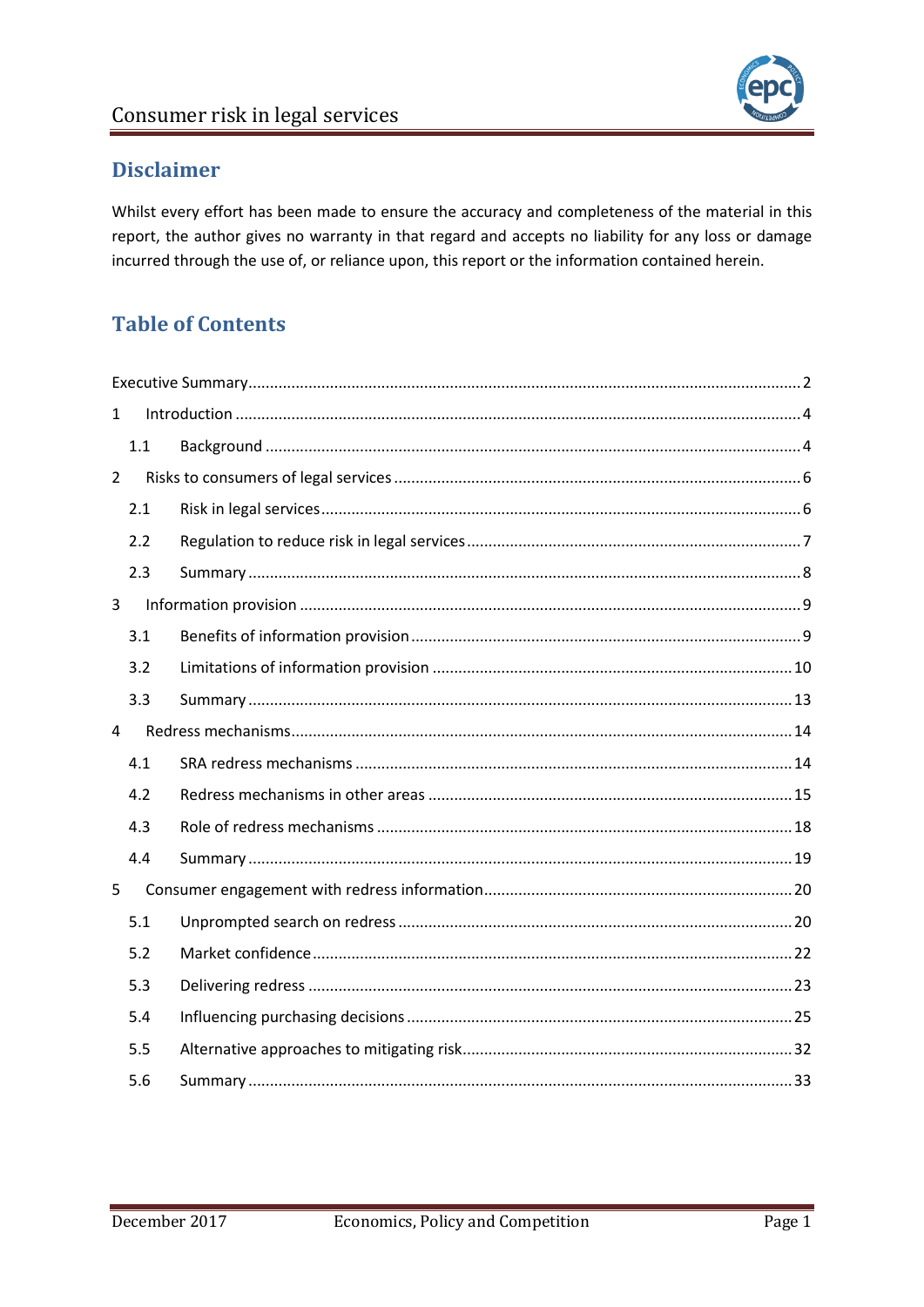

# <span id="page-2-0"></span>**Executive Summary**

Economics, Policy and Competition (EPC) has been commissioned by the Solicitors Regulation Authority (SRA) to examine issues of consumer risk in legal services, particularly those that might arise in relation to changing professional indemnity insurance (PII) requirements.

The SRA intends to consult on various issues surrounding the minimum terms and conditions for PII and in this context the Legal Services Consumer Panel (LSCP) suggested research is required to take into account the need to be realistic about the financial risks consumers can reasonably be expected to understand and manage. In addition, the Competition and Markets Authority (CMA) has called for legal services regulators to set a new minimum standard for the information that is published by firms and the SRA intends to conduct consumer testing to help to develop this.

Financial risks for consumers arise because of poor value for money and exclusion as well as because of negligent advice. Hence it is important that when considering financial risk, the SRA examine this in a wide sense, recognising that this covers more risks than those for which PII is designed to provide redress.

When examining redress and the changes to PII that the SRA is considering, this is aimed at reducing financial risks to consumers as a whole. If the reforms are more proportionate, then better value for money would result both from the direct effect of reduced regulatory costs leading to lower prices but also from the greater competition arising from lower barriers to entry and supply side flexibility. As such this would reduce the financial risks to consumers as a whole by bringing better value for money and also by bringing consumers into the regulated market who are currently just priced out of it. These effects rest on improvements on the supply side rather than consumers taking more action on the demand side.

However, it is also clear that the impact of changing PII conditions is not only one that is felt by the average and potential consumer (through lower prices of their legal services) but is also one that is felt by a small number of consumers who may no longer receive the same level of protection as they do currently. For these particular consumers, the detrimental financial impact of lower PII cover could be severe.

Information on redress can bring a market confidence role as well as being clearly designed to ensure that consumers do receive redress when things go wrong. The report highlights different options for disclosure that can be compared to identify information that is most effective, the time in the process at which consumers would value this information and whether highlighting that these are regulatory requirements bring additional impacts.

Information provision can help consumers to understand the risks they face and to mitigate these risks by changing their purchasing decisions. In practice, existing evidence shows that even those consumers who do shop around are much less likely to search on the basis of redress than other factors such as price and quality of service; the underlying reason for this could be determined through consumer testing.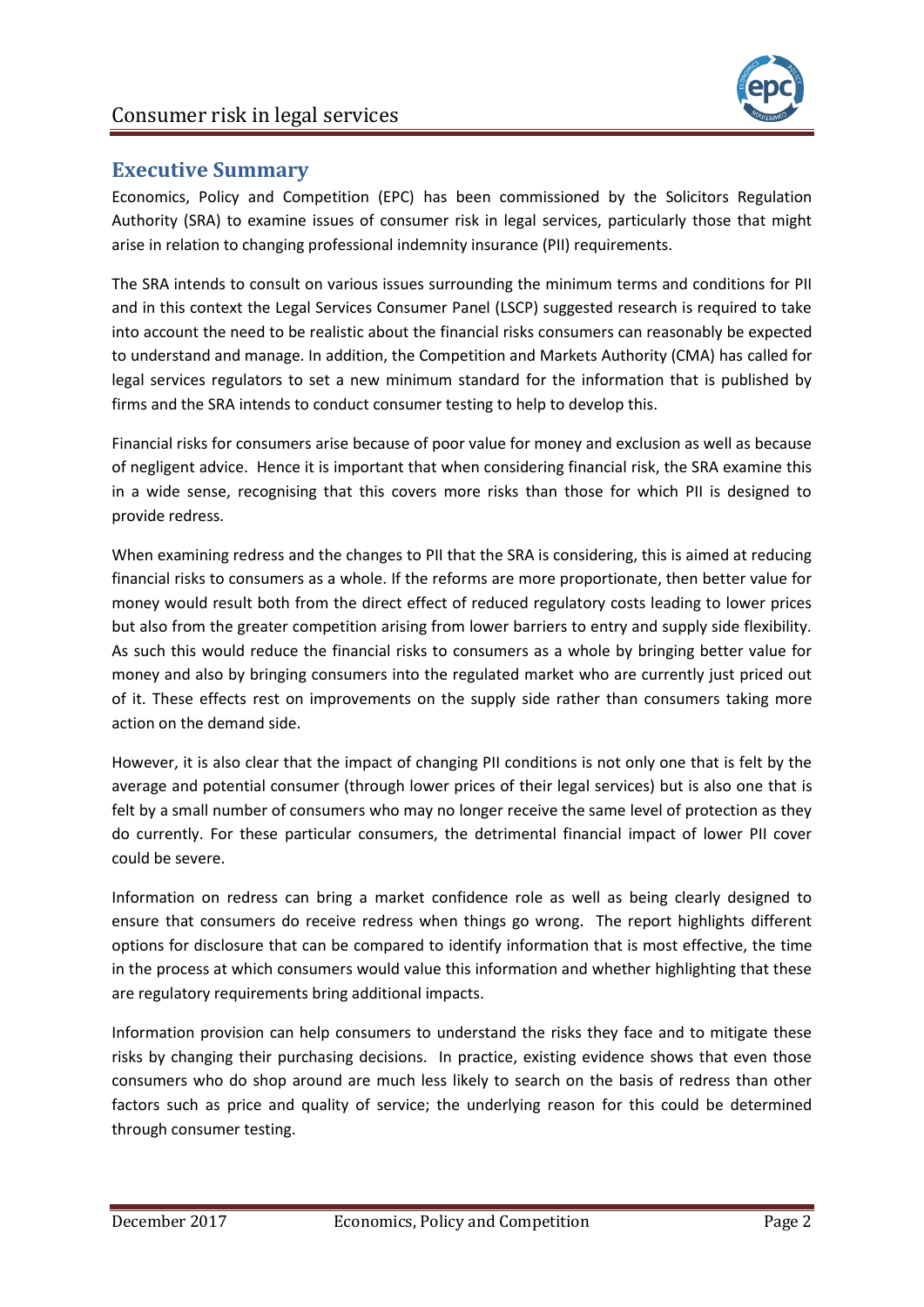

Information on PII limits could be provided to consumers, but the level of information that they would require to make fully informed decisions is complex, particularly if they were expected to trade-off this information against price. Regulators therefore need to be realistic about the extent to which consumers will understand and respond to information given this complexity and the potential for information overload.

Simple information on PII could be conveyed, and the report highlights some possible options for this. An important element of the testing is to assess not only the impact of the information on redress but also to consider the consequential impact on other information provided at the same time. If, for example, consumers are constrained in the amount of time or effort that they spend looking at information then it is important that this is directed at areas that will generate the greatest benefit in terms of financial risks as a whole.

Finally, it may be the case that it is not appropriate to use information to help consumers to mitigate the risk that PII limits could be insufficient. The SRA could require firms to ensure this is not the case although this may be disproportionate for high value consumer transactions given the small risks; or the SRA itself could provide alternative protection. Alternatively, the SRA may judge that the severe impacts that might result for a few consumers for whom mitigation is not realistic is a necessary trade-off for the greater benefits for consumers as a whole.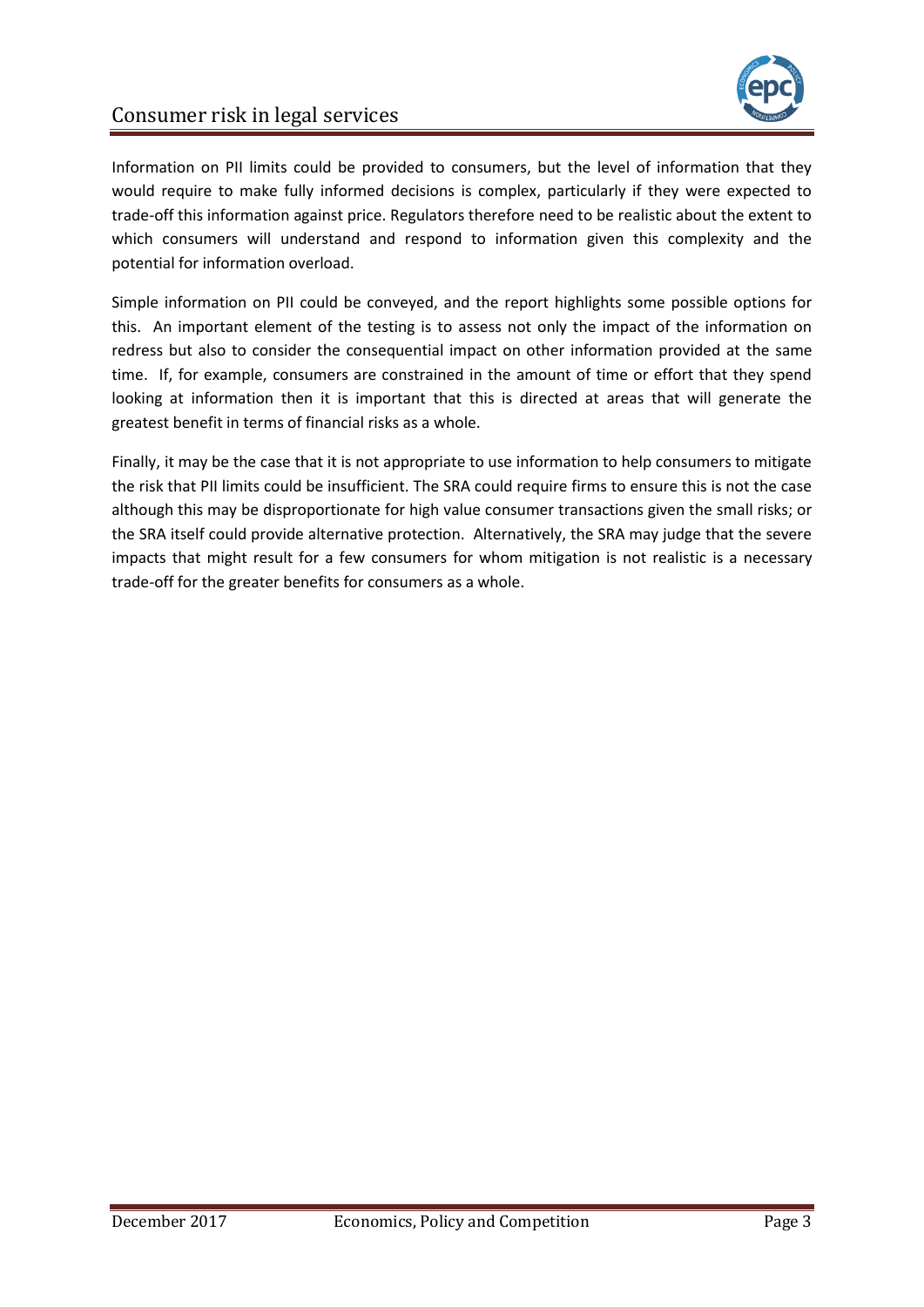# <span id="page-4-0"></span>**1 Introduction**

Economics, Policy and Competition (EPC) has been commissioned by the Solicitors Regulation Authority (SRA) to examine issues of consumer risk in legal services, particularly those that might arise in relation to changing professional indemnity insurance (PII) requirements.

# <span id="page-4-1"></span>**1.1 Background**

The SRA intends to consult on various issues surrounding the minimum terms and conditions for PII. In the context of this, the Legal Services Consumer Panel (LSCP) have raised questions about whether sufficient consumer research has occurred to know the extent to which consumers understand and are able to bear financial risk within legal services. The LSCP suggest research is required so that the SRA is able to strike the right balance between different stakeholders in the PII arrangements. The LSCP suggest such balance involves the SRA taking into account that some consumers lack experience in dealing with legal issues and the need to be realistic about the risks consumers can reasonably be expected to understand and manage.

In addition to this, the Competition and Markets Authority (CMA) has called for legal services regulators to set a new minimum standard for the information that is published by firms. The SRA therefore plans to undertake research starting later this year to:

- explore the information the SRA should ask firms to publish (focusing on complaints, protections, quality and redress) to help consumers make good choices when purchasing legal services;
- test how the presentation of this information impacts the decisions consumers make. This will include the potential use of logos to explain what protections are in place when using a regulated firm; and
- identify the barriers that are currently stopping firms from publishing information on complaints, protections, quality and redress.

The research on the minimum standard for information is not yet fully scoped and therefore part of the aim of the current paper is to help to inform the scoping of the future project. The rest of the report is structured as follows:

- Chapter [2](#page-6-0) briefly examines the different types of risk that consumers can face in legal services noting the financial risks that arise from having poor value for money as well as those risks that arise because something goes wrong in the provision of legal advice; $1$
- Chapter [3](#page-9-0) considers the role of information provision generally, where this can be beneficial, and some of the weaknesses of relying on information provision that are particularly pertinent to the other issues covered in this report;
- Chapter [4](#page-14-0) examines the issue of redress including evidence from other regulators who have sought to limit the financial risks that consumers face and the role of redress mechanisms covering consumer protection and driving competition. Information is set out that could in

 $1$  All references to consumers should be taken as reference to individual consumers rather than incorporating other users of legal services unless otherwise specified.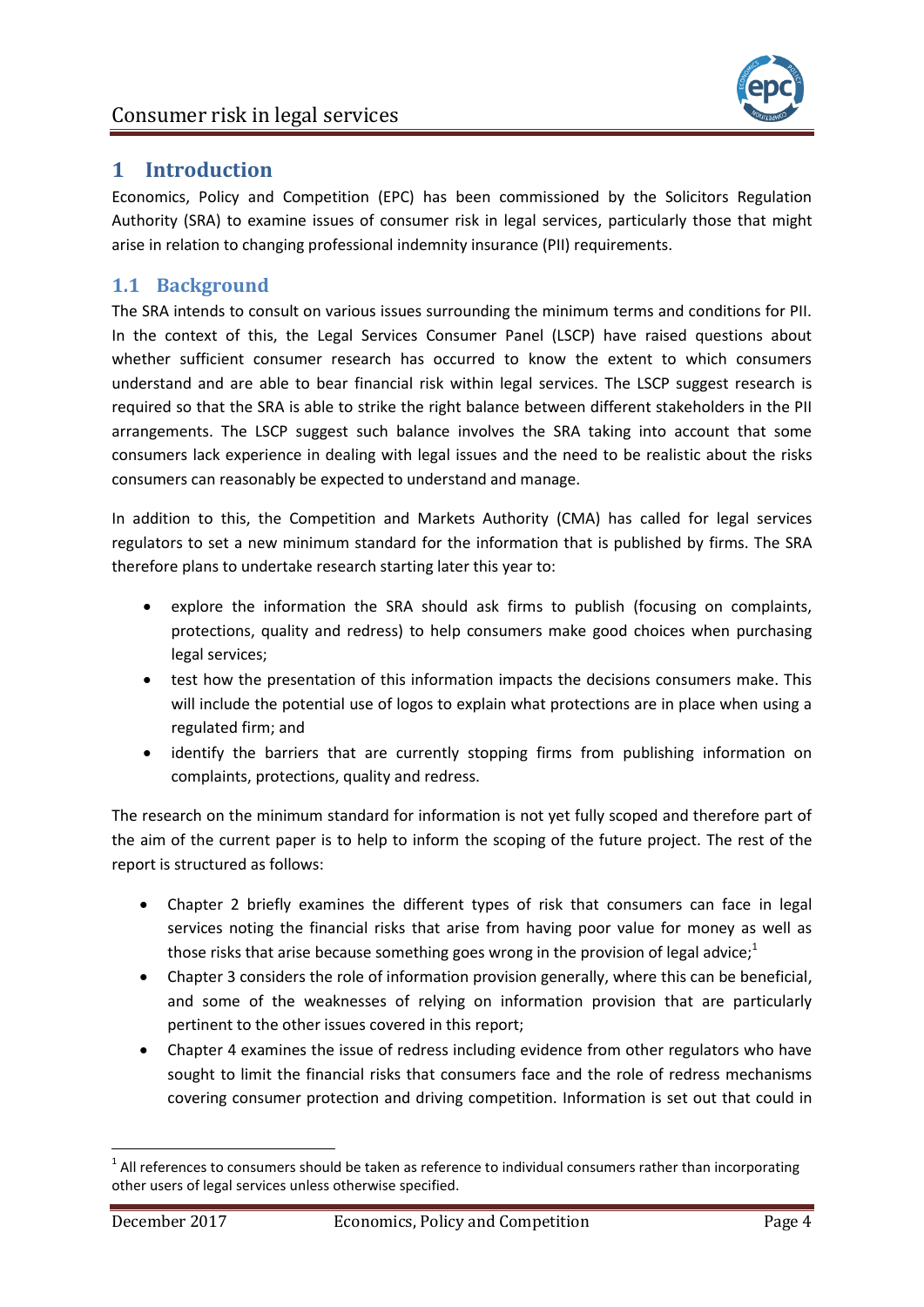

theory help consumers to mitigate the risk from insufficient PII and it is identified where the limitations highlighted in Chapte[r 3](#page-9-0) have particular relevance; and

 Chapter [5](#page-20-0) examines the implications for where consumer testing could help to establish further evidence on these issues and suggests specific issues for testing.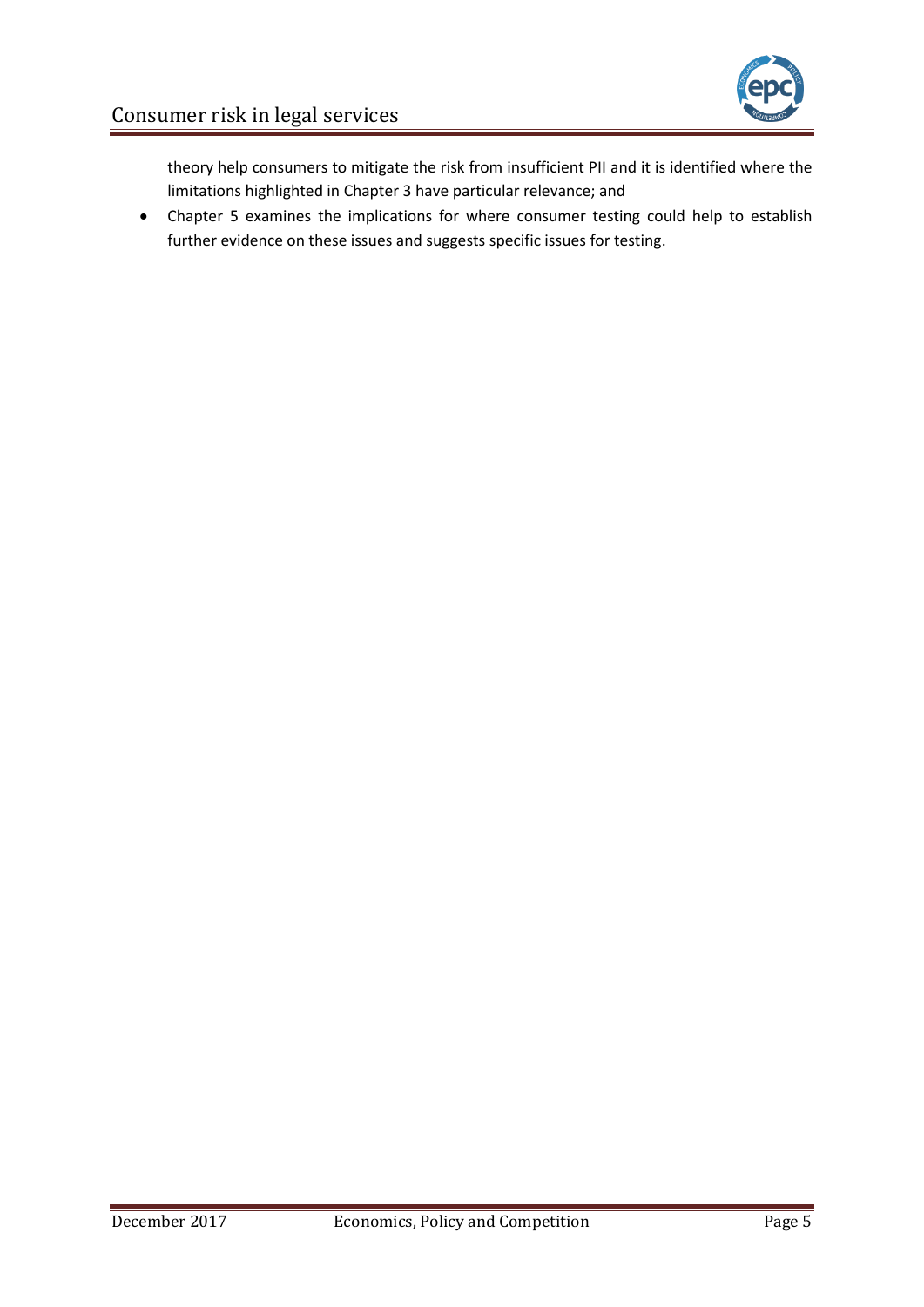

# <span id="page-6-0"></span>**2 Risks to consumers of legal services**

Consumers face a whole raft of different types of risk in everyday life from the food we eat, the mode of transport we travel in, and the products that we use. Governments and regulators use a multitude of different requirements, many of which consumers are unaware of, when seeking to limit the detrimental consequences of these risks. These include requiring or banning certain products or processes, licensing approved firms, imposing product standards and information requirements. Whether the risk merits intervention, the appropriate response and the trade-off between different types of response to different types of risk varies substantially according to the specific nature and context of the risk.

This chapter briefly considers the different types of risk that can arise in legal services. The focus of the rest of the report is on information provision (considered in more detail in Chapter [3\)](#page-9-0) and issues to do with redress (considered in more detail in Chapter [4\)](#page-14-0). For example, the paper does not consider whether the SRA's authorisation requirements or educational requirements are appropriate even though such requirements clearly impact on the extent to which consumer detriment might arise from different sources of risk.

## <span id="page-6-1"></span>**2.1 Risk in legal services**

Legal services cover a range of areas including different types of law which, even for individual consumers can cover issues as wide as criminal cases, conveyancing, employment, family law, immigration, medical negligence, personal injury, and wills and probate. Some aspects of these areas fall into the category of reserved services which only regulated firms and individuals can offer whereas other aspects of legal services could be provided by non-regulated firms or individuals. The nature of risks associated to poor or negligent quality advice might vary from more jail time, loss of custody of children, failure to register the title of a property, or disputes surrounding a will. Hence the impacts on consumers are not necessarily always felt in purely financial terms even though redress mechanisms might provide compensation in financial terms.

The quality of legal services from the consumer perspective depends not only on the technical legal advice itself, but also service factors such as how and when firms communicate with their clients. Therefore consumers could be exposed to risks associated to whether they receive advice from the named lawyer they expected, communications not being received at an expected frequency, or the advice not starting or being completed when expected.

Hence although there is considerable variety in legal services and the precise risks that consumers face, for the purpose of this work, it is useful to think of the risks to consumers as broadly falling into a number of different generic categories including:

- Receiving poor value advice or service because of high prices or low quality;
- Receiving advice that goes wrong and the associated impact of this because of negligence or dishonesty;<sup>2</sup> and

 $2$  There is a spectrum in low quality advice (including low quality service) since some advice can be of low quality but not necessarily negligent. Given the focus on redress in this report it is useful to distinguish the negligent advice from advice that is simply low quality and would not involve recourse to PII policies.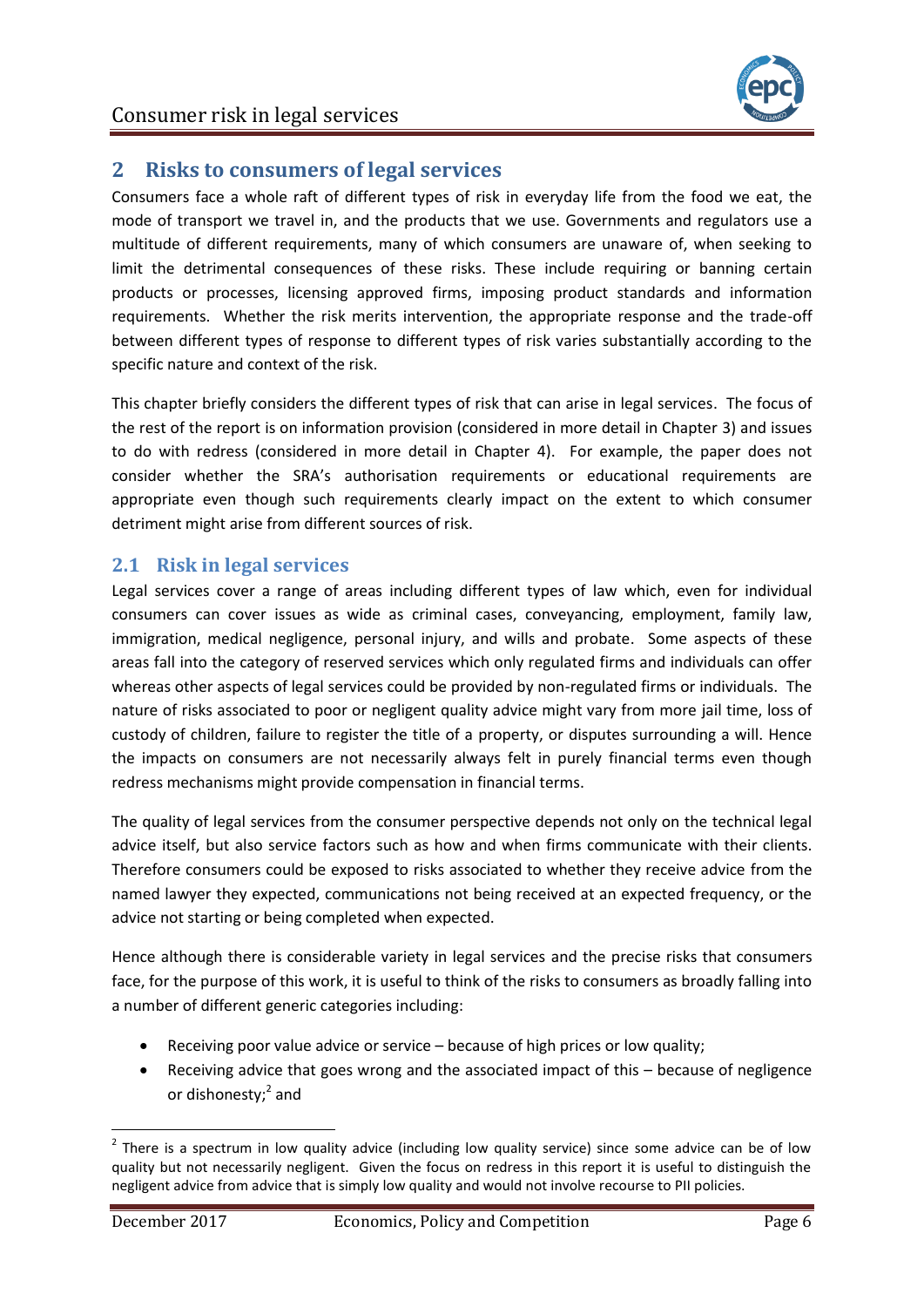

Receiving no advice – because of being excluded from the market.

The risk of poor value advice can occur not only because the price might be cheaper at an alternative provider, but also if the price turns out to be very different from that which the consumer expected. Evidence from Australia on the extent of such price shock found that 22% of consumers of legal services stated that their fees had been more than the estimate with 17% of these stating that this would make them less likely to use legal services in the future.<sup>3</sup>

It is also worth pausing on the concern that some consumers may receive no regulated legal advice and so face detrimental consequences including financial losses due to having to deal with the legal issue unadvised. For example, consumers may end up dealing with complex criminal, employment or personal injury claims without an expert adviser and therefore end up with a significantly worse outcome than had they received advice. In general, regulators are responsible for the actions within their regulatory remit rather than what happens outside this. However, given the importance of access to justice, it is appropriate for the SRA and other legal regulators to be concerned about regulation which might lead to some consumers being excluded from regulated legal services.<sup>4</sup>

## <span id="page-7-0"></span>**2.2 Regulation to reduce risk in legal services**

Within legal services there are many difficulties for consumers in choosing appropriate legal services provision to do with asymmetric information, distress purchasing, and the credence nature of legal services (where the quality of advice is not known in advance, and indeed may not even be know after advice has been received). These issues make the assessment of risks hard for consumers to judge; hence regulators are in place to help reduce risk. Regulation by the SRA, and other legal services regulators, aims to address some of the risks listed above and, as with the risks themselves, there are a variety of different ways in which regulation can bring benefits to consumers and a variety of different forms of regulation including:

- Initial requirements on individuals or firms that can participate in the regulated market such as various educational and training requirements for individual lawyers pre or post qualification or the authorisation of firms;
- Standards regarding the delivery of advice such as requirements to do with information disclosure including in relation to the price of services and/or the basis of their calculation or how the case will be handled, requirements to uphold the law whilst delivering advice, as well as requirements related to the financial stability of a firm; and
- Requirements related to redress mechanism including complaint mechanisms, the need to hold professional indemnity insurance (PII), the provision of the Compensation Fund and the presence and funding of the Legal Ombudsman.

Already it is clear that there are trade-offs to be made in regulation. For example, there is a balance to be struck between regulators seeking to prevent risks from arising by imposing regulation in advance compared to reducing the impact of any crystallised risks through redress mechanisms.

 3 Australian Legal Services Council, Consumer Survey 2017.

<sup>&</sup>lt;sup>4</sup> Similar issues are faced by other regulators such as with respect to financial exclusion and utilities with universal service obligations.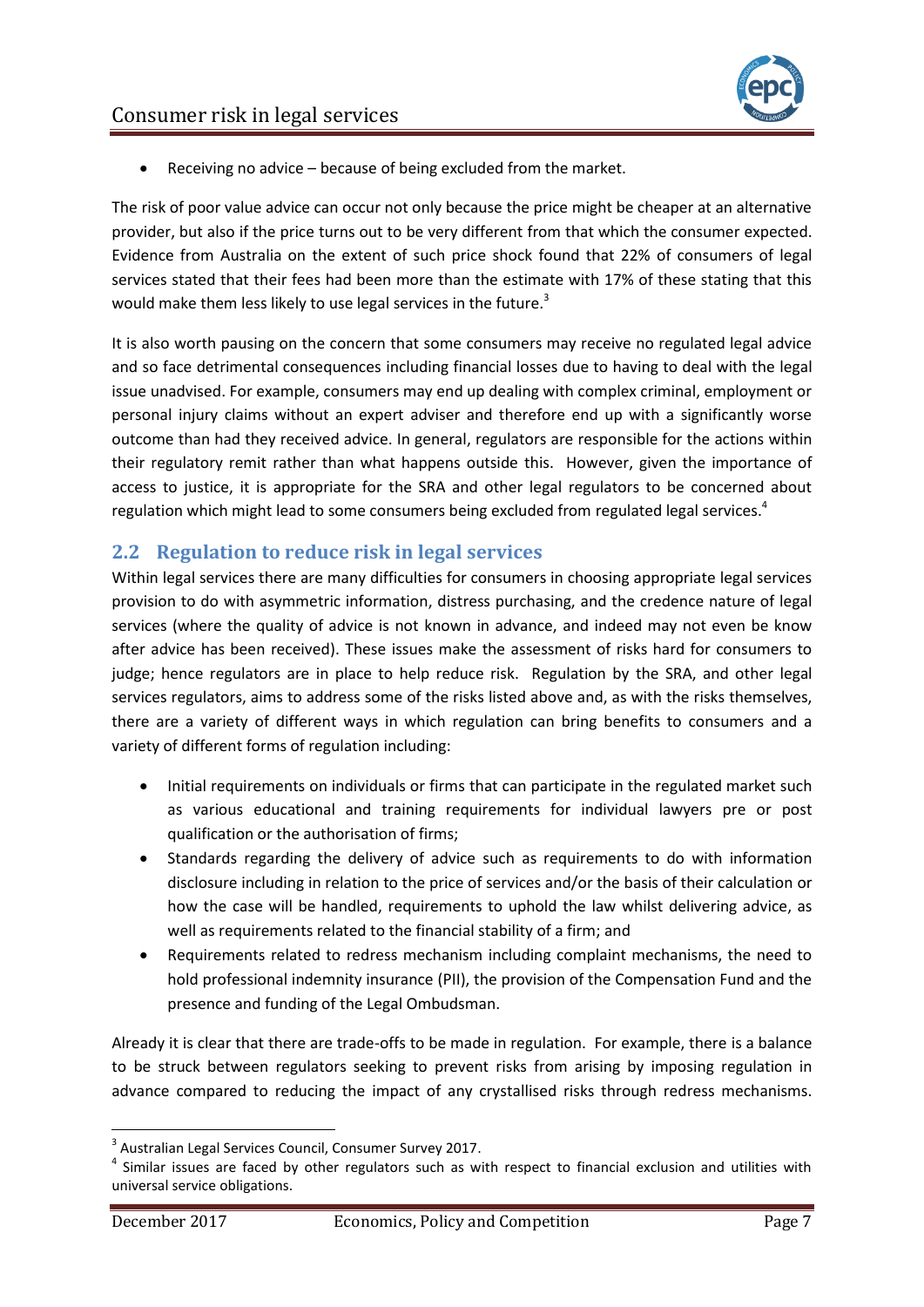

Regulators of different professional services do not aim for a regime in which advice never goes wrong since the cost of achieving such a regime would be vastly greater than the cost of providing redress.<sup>5</sup>

Broadly, these different types of regulation aim at reducing the extent to which advice is poor value and the extent and impact of advice that goes wrong. However, the consequences of such regulation can also be to adversely restrict the way firms deliver services, cause unintended consequences, and to impose costs. This latter effect not only raises prices for consumers who participate in the regulated part of the legal services market but potentially also reduces the size of that market by excluding consumers due to these high prices.

## <span id="page-8-0"></span>**2.3 Summary**

Although the context of the report is the SRA considering changes to PII requirements, financial risks arise for consumers because of poor value for money and exclusion as well as because of negligent advice. Hence it is important that when considering financial risk, the SRA examine this in a wide sense, recognising that this covers more risks than those for which PII is designed to provide redress. While regulation as a whole aims to reduce risk, excessive regulation could end up simply imposing costs which itself can exacerbate the detrimental financial consequences for consumers in respect of poor value and exclusion.

<sup>&</sup>lt;sup>5</sup> If regulators were aiming for a zero failure regime then there would be no need for redress mechanisms. As noted in Chapter [4,](#page-14-0) PII and other redress requirements are common in legal services in other countries and in other sectors.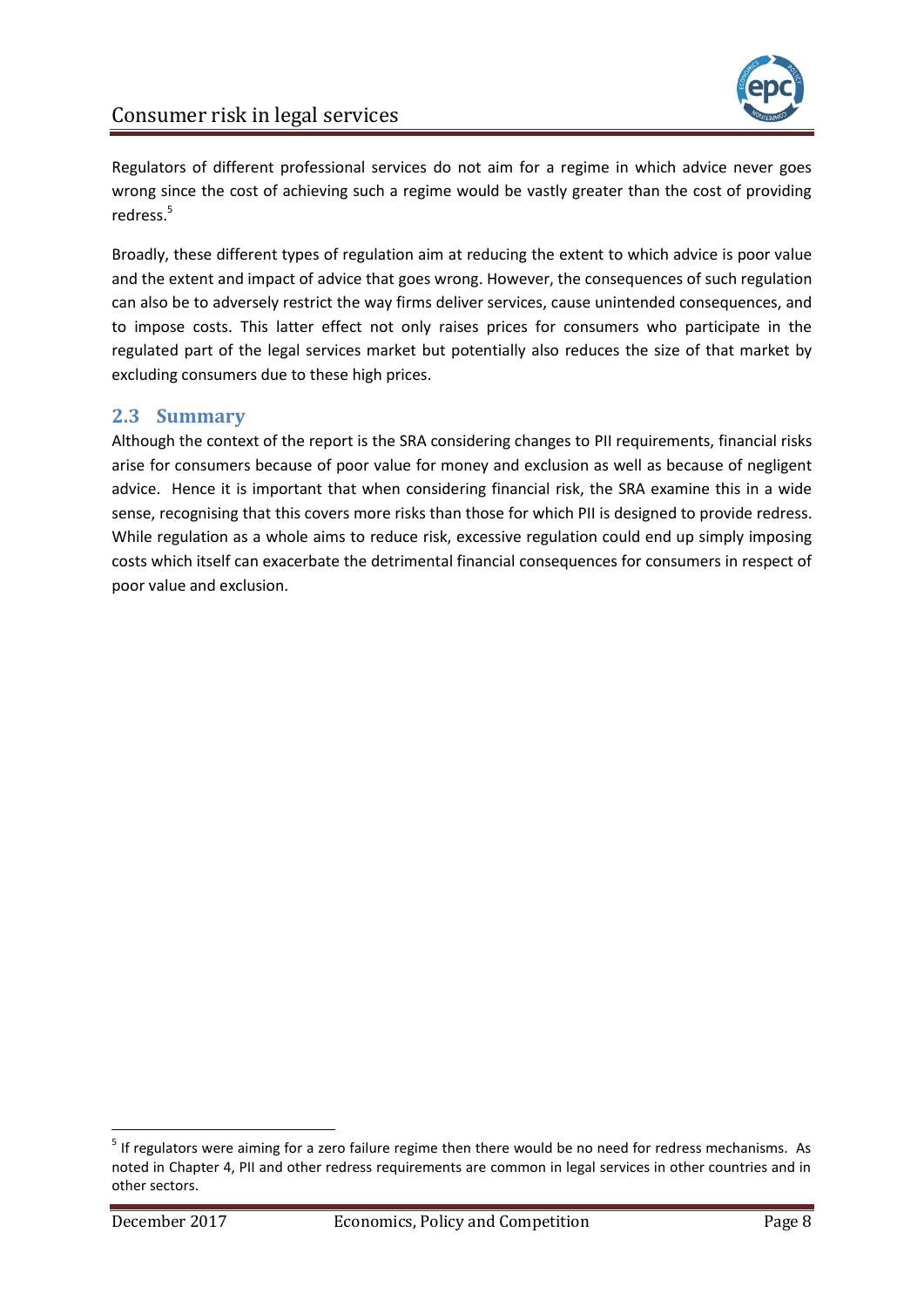

# <span id="page-9-0"></span>**3 Information provision**

As noted in Chapter [2,](#page-6-0) Government and regulators use a wide range of tools to address risk in different sectors. One of the most commonly used is information requirements since these can help consumers themselves to understand the nature of the risks they face (including revealing the fact of certain risks) and, where appropriate, to take action to mitigate these risks. This chapter briefly considers some of the benefits of information provision relating to risks that consumers might face as well as highlighting why information provision may not always deliver these results. The aim of the chapter is to provide some basic theoretical and background evidence on information provision generally in order that these issues can be applied in Chapter [4](#page-14-0) to redress mechanisms and changing PII provisions

## <span id="page-9-1"></span>**3.1 Benefits of information provision**

The purpose of information provision within regulation is typically to help consumers to understand the choices they have, to help them to make the best choice for themselves and therefore to cause firms to respond by improving their offering to meet consumer needs.

Information provision is often favoured because it works with the grain of the competitive process, making competition more effective, and is often seen as a less restrictive form of regulation than many others. Information provision can be seen as a "market-reinforcing strategy".<sup>6</sup> For example,

*"where inefficient outcomes are the result of inadequate consumer information, information remedies will usually be the preferable solution. Remedies which simply adjust the information available to consumers still leave consumers free to make their own choices, thus introducing less rigidity into the market. Such remedies leave the market free to respond to consumer preferences and production technologies change over time. For the same reason, information remedies pose less risk of serious harm if the regulator turns out to have been mistaken" <sup>7</sup>*

Risk problems faced by consumers can also be alleviated through information provision,

*"The central notion of the approach encompasses the idea that risk problems are fundamentally problems of ensuring that the right information is available and that lay people are able to use the information properly. In this view, risk problems are mainly problems of sufficient information and therefore need to be solved by the improvement of communication strategies. From this perspective this approach is close to the concept of market and price in normative or classic economics."<sup>8</sup> (emphasis in the original)*

As well as helping to drive competition, information also helps to assure consumer protection,

<sup>&</sup>lt;sup>6</sup> Market-Reinforcing versus Market-Replacing Consumer Finance Regulation, Zywicki, George Mason University Law & Economics Research Paper Series 17-01 in Reframing Financial Regulation: Enhancing Stability and Protecting Consumers, Peirce and Klutsey eds.

 $^7$  The Efficient Regulation of Consumer Information, Beales, Craswell and Salop, The Journal of Law & Economics, Vol. 24, No. 3, Consumer Protection Regulation: A Conference Sponsored by the Center for the Study of the Economy and the State (Dec.,1981), pp. 491-539.

<sup>&</sup>lt;sup>8</sup> Literature Review: Economics and Risk, Social Contexts and Responses to Risk Network, Zinn, Working Paper 2004/2.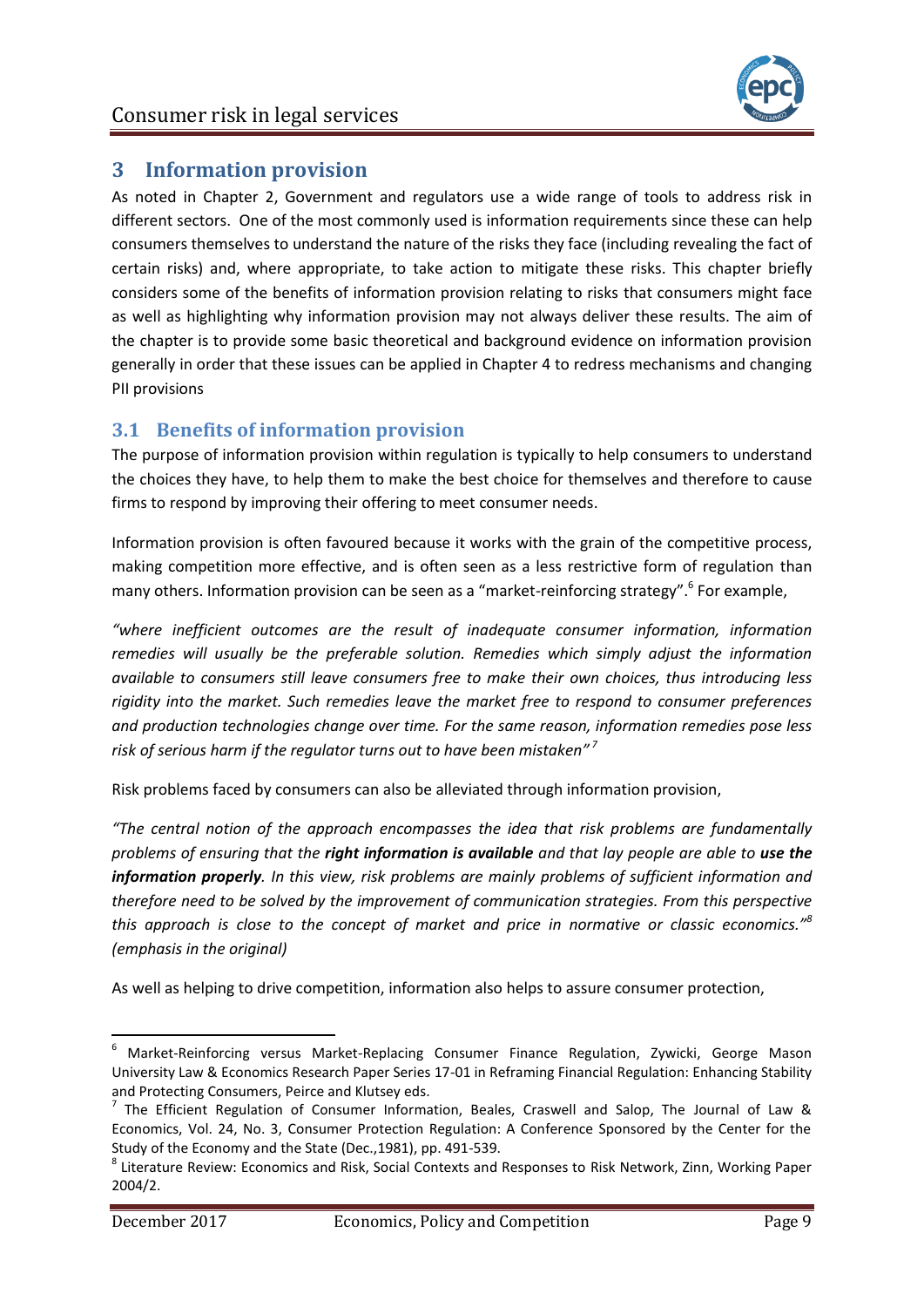

*"The informed consumer ideal stands on the common ground between the goal of antitrust – the maintenance of an efficient, innovative competitive economy – and the goal of consumer protection – the avoidance of consumer deception or ignorance concerning the material features of products or terms of sale."<sup>9</sup>*

Further, within legal services, the CMA has noted that consumers may not purchase legal services from the regulated market because of a *lack* of information about their options indicating that providing information can have an impact on the size of the market as well as on the choices that consumers make within the market.

## <span id="page-10-0"></span>**3.2 Limitations of information provision**

Although information provision is generally very beneficial because of the reasons described above, there are various cases where information will not always drive the positive impacts for effective competition and consumer protection.

## **3.2.1 Alternative (or no) regulation may be better**

As noted in Chapter [2,](#page-6-0) provision of information is not the only remedy available to regulators and alternative regulation may be better placed to address some underlying problems. For example, electrical appliances bring with them the risk of faults that could lead to fires, but rather than inform customers about this, product testing and process standards are relied on instead and consumers are not necessarily warned about the fire risk despite the fact that some latent risk will remain and that the consequences could be detrimental both financially and in terms of a threat to life. Often risks are not revealed to consumers simply because the likelihood of them arising, while not zero, is considered insufficient to justify the requirement to inform.<sup>10</sup>

## **3.2.2 Behavioural factors and bounded rationality**

Although information can be helpful where consumers can engage with the information, in reality consumers may be limited in the ability to do this and the LSCP is right to highlight the importance of being realistic with respect to the responses to information that can be expected from consumers. In particular, consumers may suffer from bounded rationality in which their ability to engage with the information is limited by cognitive abilities or other factors such as the time needed to make a decision. In addition, other issues highlighted by the behavioural economics literature can also reduce the effectiveness of information remedies. Some of the factors of relevance are considered below.

#### *Complexity*

 9 Antitrust and consumer protection: exploring the common ground, Hobbs, Antitrust Law Journal, Vol. 72, No. 3 (2005), pp. 1153-1166.

<sup>&</sup>lt;sup>10</sup> For example, crossing a road involves the risk of being knocked over, and while there may be some crossings in some areas with a "look right" sign painted on the road, pavements are not littered with signs telling the pedestrian to beware and in most areas barriers are not in place to prevent pedestrians from walking out into the road. Indeed the "naked streets" concept suggests that in some circumstances, removing street signs and barriers can lead to a drop in accidents because a lack of regulated information makes drivers more aware of their surroundings. See Risk, Responsibility and Regulation –Whose risk is it anyway? Better Regulation Commission, October 2006.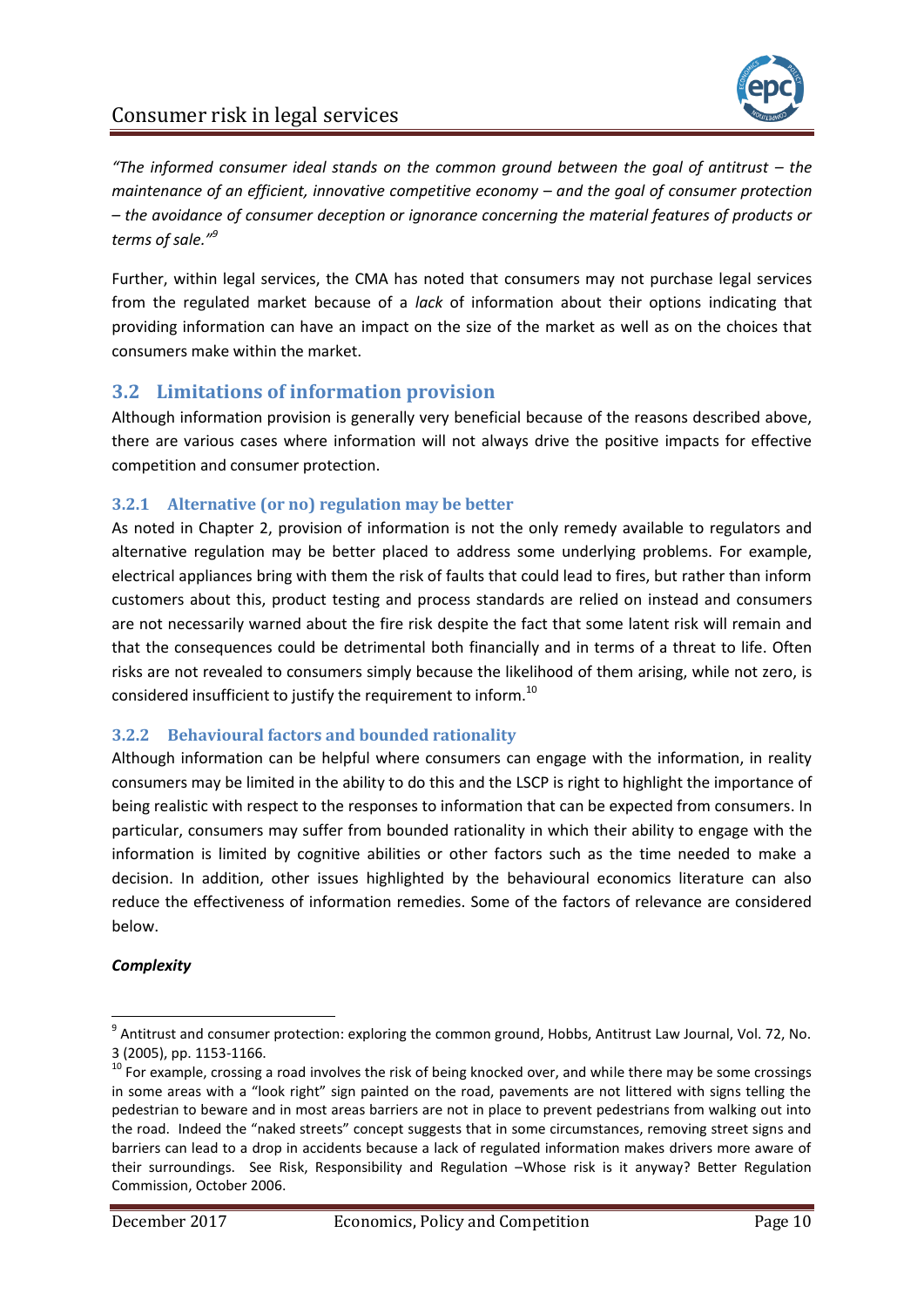

Some information or facts are simply difficult to understand and indeed some information may deliberately seek to use complexity in order to limit the extent to which consumers understand it. There is much evidence from the financial services area that consumers struggle to understand mathematical concepts of proportions, percentages and probabilities and hence they may fail to accurately compute the implications of some information given to them.*<sup>11</sup>* As explained in section [5.4,](#page-25-0) this may be particularly relevant with respect to risks of insufficient PII.

This also highlights one of the difficulties for regulators namely that,

*"There are some paradoxes in how the public understands regulation and risk. People endorse a strong ethos of personal responsibility but also want protections and backups in place. They want more choice but recognise that they may struggle to understand complex information regarding the decision facing them."<sup>12</sup>*

#### *Information overload*

Separate from the complexity of information is that in some cases (often due to regulatory requirements), consumers can be presented with such a raft of documents that even if they can understand the content of each individual part, when taken as a whole they may simply fail to engage with any of it. Having too much information can also make it difficult for consumers to engage with the most important parts simply because they are unable to identify which information *is* the most important. In many regulated areas this has led to desires to simplify information and to highlight the key information that is thought (by regulators) to be the most important for consumers. For example, the Better Regulation Commission states,

*"Modern, proportionate regulation recognises that consumers differ in experience and expertise in relation to different kinds of products and services (which themselves differ in the risks they present), and need advice and information. That information needs to be accurate, clear and intelligible. It also needs to be provided through a genuine desire to inform consumers rather than simply to avoid litigation."<sup>13</sup>*

In this regard it is interesting to note the example of the Architects Registration Board which has designed a short "Meeting with your architect" form which includes various questions that consumers should think about in advance as well as questions to ask the potential provider.<sup>14</sup> Questions of price, the content of the proposals and communication are highlighted while mention of PII is relegated to a short section at the end entitled "The Small Print". Mention is made of adequate and appropriate insurance cover but no further details are given on the PII.

#### *When information is delivered*

 $\overline{a}$ 

 $11$  The Efficient Regulation of Consumer Information, Beales, Craswell and Salop, The Journal of Law & Economics, Vol. 24, No. 3, Consumer Protection Regulation: A Conference Sponsored by the Center for the Study of the Economy and the State (Dec.,1981), pp. 491-539.

<sup>&</sup>lt;sup>12</sup> Public Understanding of Regimes of Risk Regulation: A report on focus group discussions with citizens and consumers; Lunt, Livingstone and Malik, September 2008.

<sup>&</sup>lt;sup>13</sup> Risk, Responsibility and Regulation –Whose risk is it anyway? Better Regulation Commission, October 2006.

<sup>&</sup>lt;sup>14</sup> Meeting with your architect, Architects Registration Board.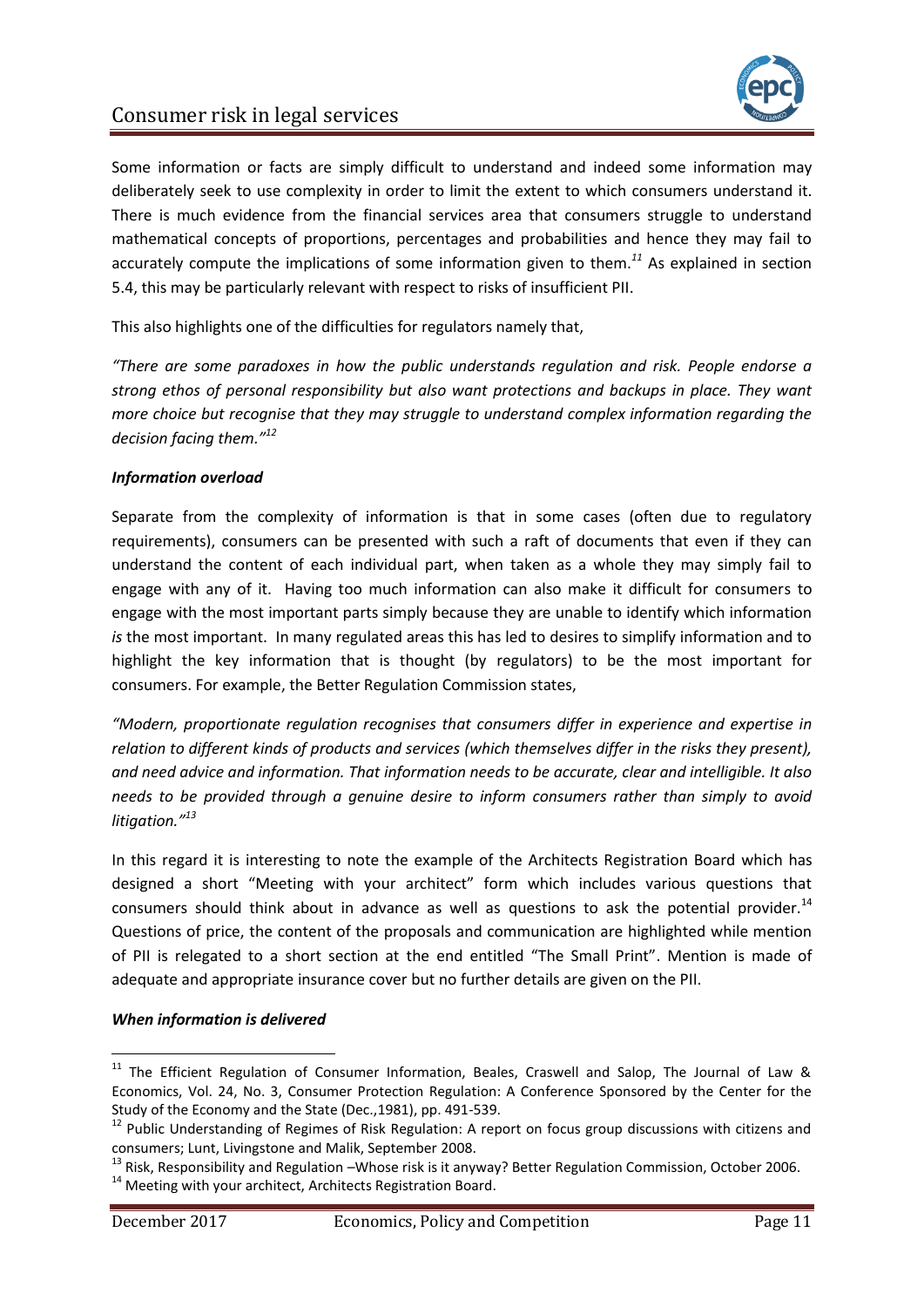



The point at which consumers are able to engage with information will also determine their likely actions resulting from it. Information on some legal services can be standardised and compared in advance. However, for non-standard advice, information around the likely approach to the advice, and the expected costs may only be determined after time has been invested by both the consumer and the provider to understand various features of the case. In such circumstances, the likelihood that consumers would switch to an alternative provider in the light of information being provided will be somewhat reduced because consumers would need to invest further time with an alternative provider.

As explained further in Chapter [4,](#page-14-0) this does not imply that information delivered after the purchasing choice has been made has no value since information on redress could be usefully delivered at that point if the aim of such information is primarily consumer protection rather than changing the purchasing decision.

### *Context of information*

It is also important to understand the context in which consumers are seeking information or making decisions about their legal services provider. In particular, the urgency of needing advice or the vulnerability of the consumer's personal circumstances might mean that they make a decision under more time pressure than they might ordinarily prefer to do i.e. this may be a distress purchase. For example, in criminal matters, urgency might mean that finding *any* legal adviser who is able to take the case dominates issues of searching to find the best provider. Information that conveys some level of competence and being regulated may therefore be preferable to detailed information on PII. Further,

*"what people say when asked to focus on a particular risk may be at odds with what they actually do in the regular conduct of their lives, where the attention they give to any one risk is necessarily embedded in the broader spectrum of risks they may be facing, as well as the many other goods and services they want to devote time and resources to."<sup>15</sup>*

#### *Potential for over-response*

Although most of the issues described above are likely to reduce the extent to which consumers engage with and take action in the light of information, it is also possible that some information could give rise to a greater impact than might be expected or desired. For example, there is some evidence to suggest that consumers may over-weight low probability events compared to high probability events. Framing and anchoring effects could also elicit greater responses than in the absence of these effects.<sup>16</sup>

 $\overline{a}$ 

<sup>&</sup>lt;sup>15</sup> Being Economic: Perspectives on Risk and Rationality, Social Contexts and Responses to Risk Network, Mehta, Working Paper 2007/18.

<sup>&</sup>lt;sup>16</sup> Framing occurs when presentation of information affects decisions e.g. presenting something as a gain compared to as a loss. Anchoring is where one (irrelevant) piece of information is used as a reference for subsequent decisions and individuals adjust their decision from that information.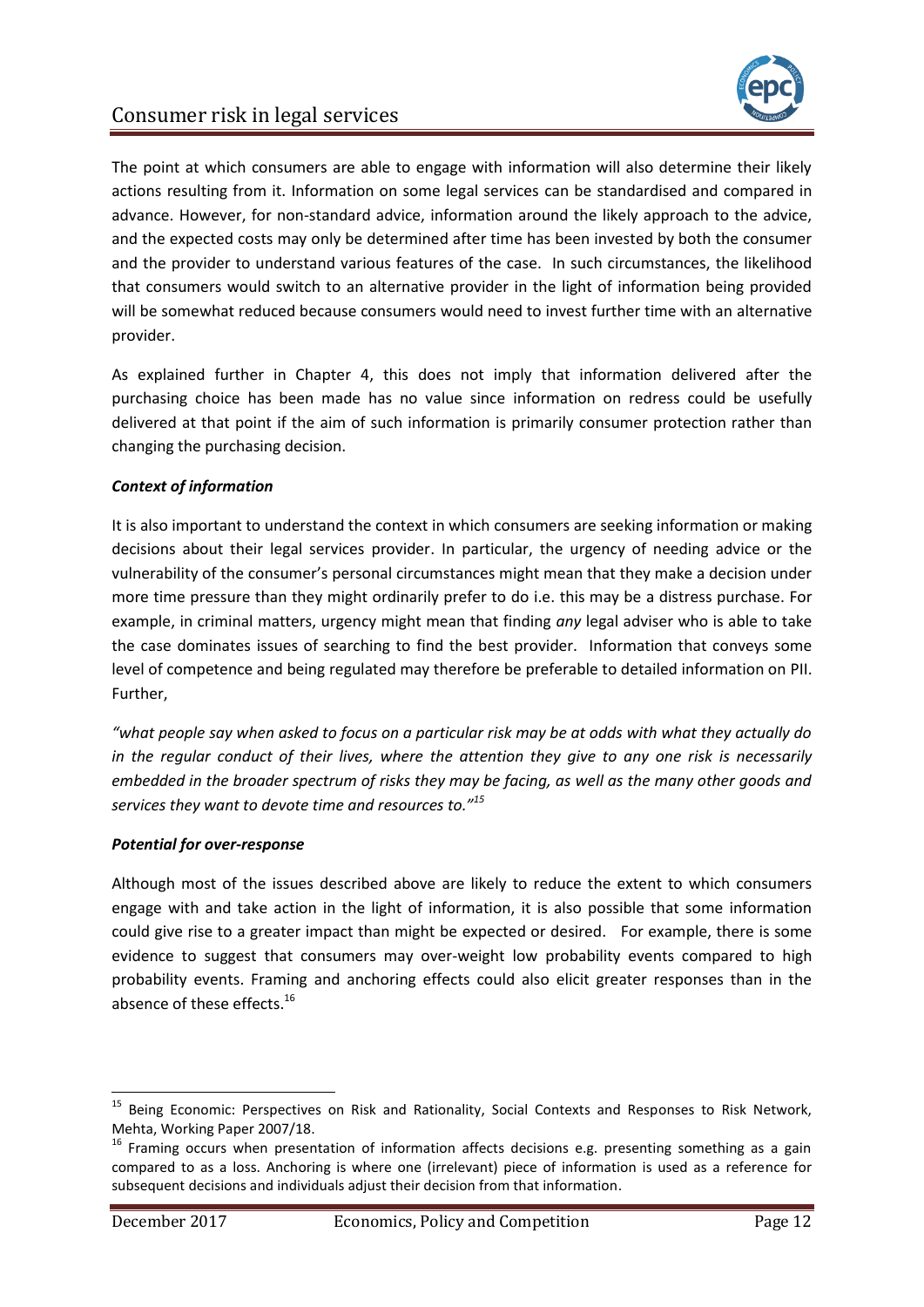# <span id="page-13-0"></span>**3.3 Summary**

Information helps educate consumers regarding the risks that they face both in terms of bringing the risks to their attention and also so that consumers can seek to mitigate these risks. Information provision works with the grain of competition, particularly where consumers have different preferences. In practice, the impact of information is subject to limitations of consumers and therefore regulators need to be realistic about the extent to which consumers will understand and respond to information.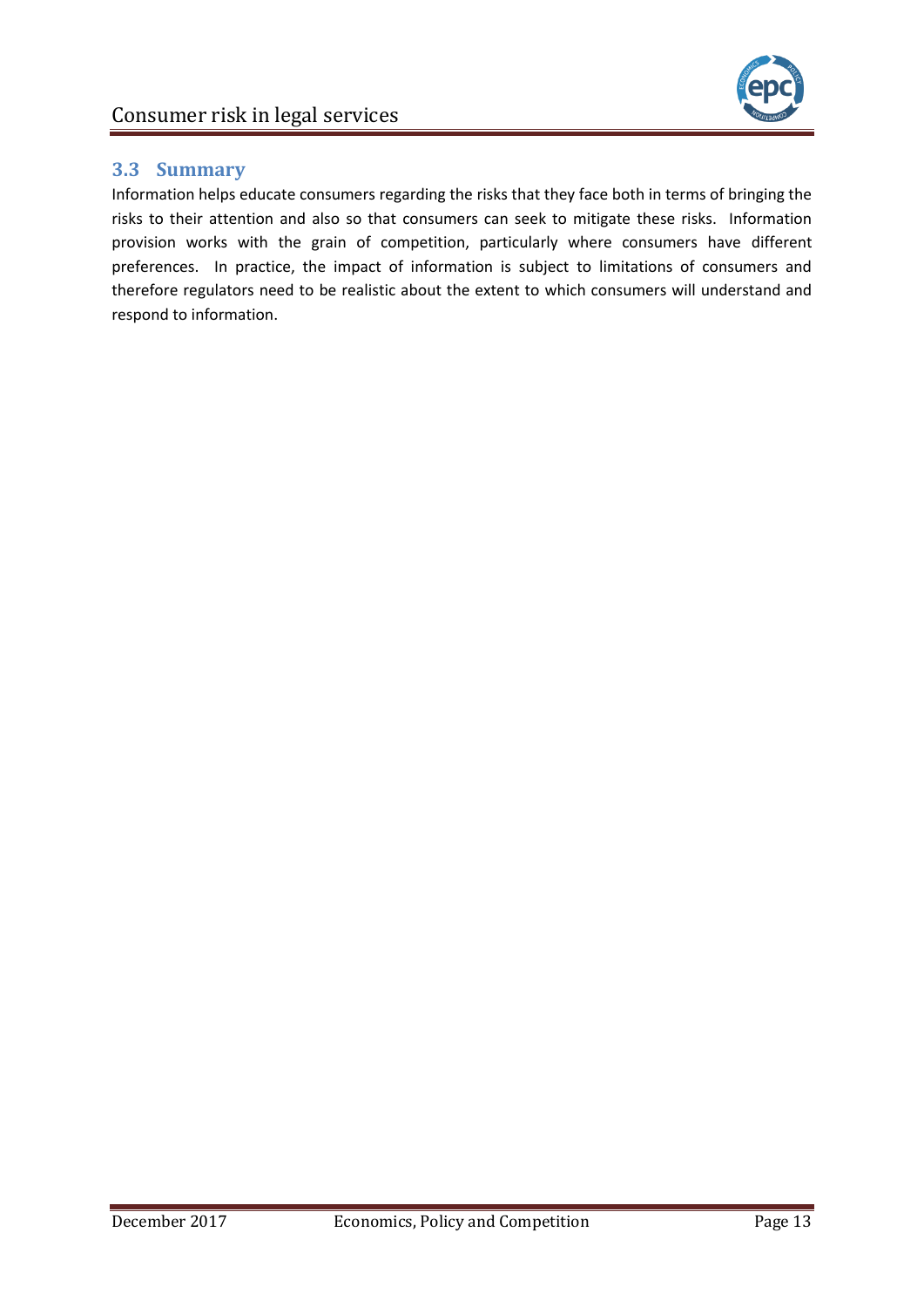

# <span id="page-14-0"></span>**4 Redress mechanisms**

This chapter considers the adverse impacts consumers might face in relation to negligent advice, the redress mechanisms in place and whether consumer might be able to mitigate any residual risk

When the provision of legal services goes wrong from a consumer perspective, the impact of this has the potential to be very serious. Indeed from 2004-2014 some £1.96 billion of claims (including both consumer and non-consumer claims) were paid out by professional indemnity insurers in relation to SRA regulated firms. In addition to this figure, claims are also paid by the Compensation Fund and individual firms may make redress to their clients without recourse to their PII. Overall it is clear that the total value of redress is substantial.

## <span id="page-14-1"></span>**4.1 SRA redress mechanisms**

It is the very fact that consumers are unable to bear the consequences, particularly the financial consequences, of poor or negligent advice, that has led to various redress mechanisms being in place for SRA regulated firms including:

- Complaints processes;
- Legal Ombudsman (to help assess complaints if consumers are not happy with outcomes from their legal services providers);
- Professional Indemnity Insurance (providing protection mainly against negligence and also dishonesty other than for sole practitioners); and
- Compensation Fund (providing protection due to dishonesty or failure to account for money, particularly in connection with dishonesty of sole practitioners).

The combination of all of these redress mechanisms seeks to limit the extent to which consumers have to bear financial risks and the subsequent consequences of things going wrong.<sup>17</sup>

## **4.1.1 Residual risk faced by consumers**

Assessment of whether consumers *can* bear financial risks associated to changing the PII requirements must therefore recognise that consumers only bear the *residual* risk beyond the limits of these protections. It is therefore helpful to have in mind the extent of this potential residual risk.<sup>18</sup>

For example, the SRA is considering reducing the minimum value of cover from £2/3 million to £1 million or to £1 million for conveyancing and £0.5 million for non-conveyancing. This change exposes consumers with particularly high value claims to the risk that they may receive lower compensation than currently.

The majority of PII claims by number are small in value and would therefore be unaffected by changes in the minimum limits. However, previous work by EPC found that if all claims between £1 million and £3 million became at risk of not being paid then between 2004 and 2014 at most 222

<sup>&</sup>lt;sup>17</sup> Indeed, it is notable that the CMA has suggested it may be desirable to extend some redress mechanisms to some non-regulated firms.

<sup>&</sup>lt;sup>18</sup> Potential risks that consumers might bear because they are not aware of redress mechanisms are considered in sectio[n 5.3.](#page-23-0)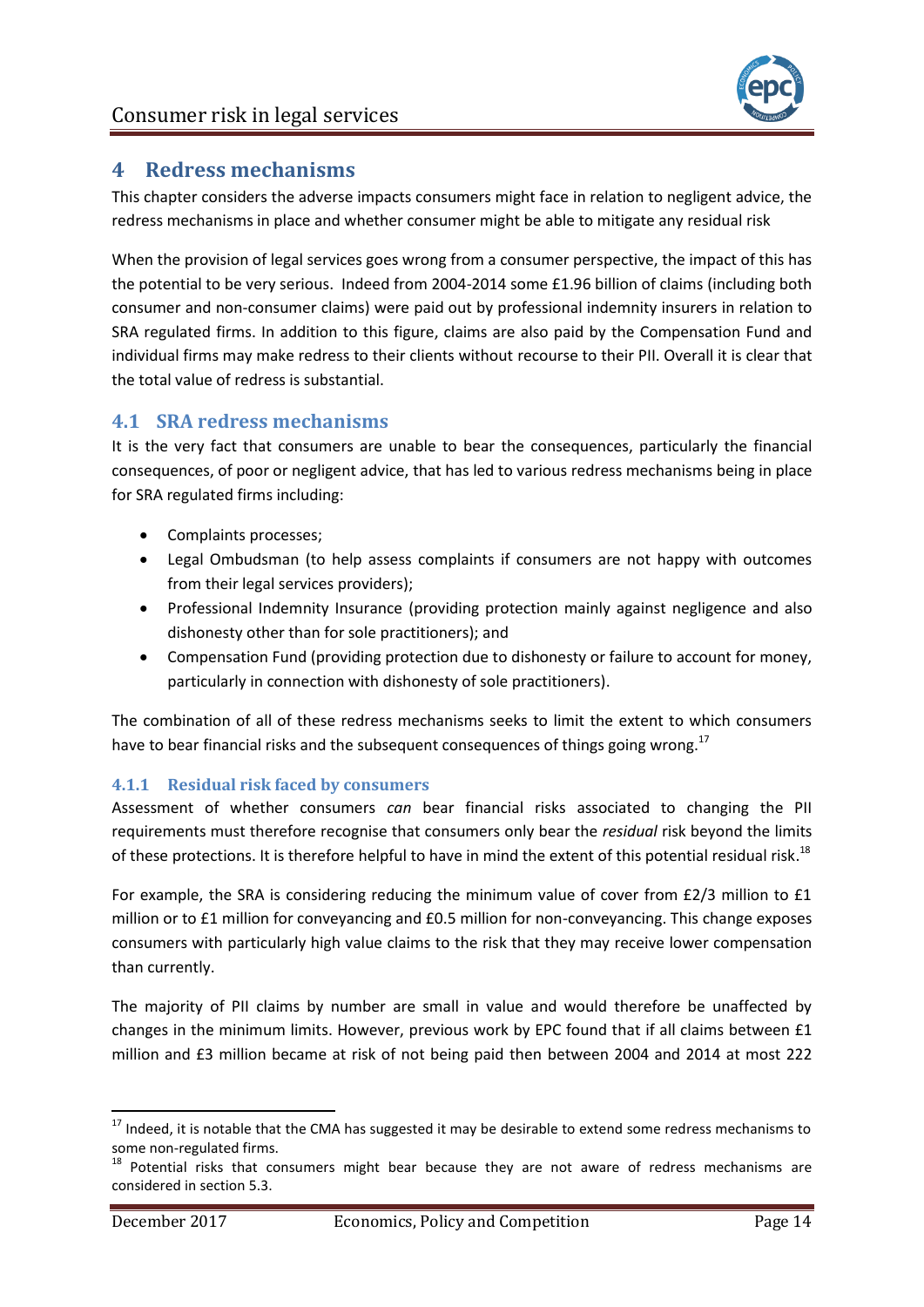

claims and £147 million might have been at risk with a £1 million limit.<sup>19</sup> Of this, at most 156 claims and £102 million were consumer claims.<sup>20</sup> If the PII minimums are reduced to £1 million for conveyancing but £0.5 million for all other areas of work, at most around 442 claims (£260 million) might have been at risk of which at most 326 (£189 million) were consumer claims.

However, these figures are considered to be well above what would happen in reality. This is because in practice, not all firms would choose to reduce their single claims limit to £1 million and many firms would have internal resources from which claims beyond PII limits could be paid. Indeed, from 2004-2014 there were only 19 cases in which under-insurance could theoretically have been a problem of which at most 12 cases related to individual consumers.<sup>21</sup>

Further, as well as holding PII that meets the MTC, firms are also required to hold "appropriate" insurance. If, for example, firms regularly conduct conveyancing transactions for more than £1 million it might be expected that they would hold higher PII coverage than the minimum required. Overall therefore, on average fewer than 33 consumers per year (and possibly only 1) are anticipated to be placed at risk from reducing the minimum claims limit.<sup>22</sup>

If the reforms are more proportionate, then better value for money would result both from the direct effect of reduced regulatory costs leading to lower prices but also from the greater competition arising from lower barriers to entry and supply side flexibility. As such this would reduce the financial risks to consumers as a whole by bringing better value for money and also by bringing consumers into the regulated market who are currently just priced out of it.

However, it is also clear that the impact of changing PII conditions is not only one that is felt by the average and potential consumer (through lower prices of their legal services) but is also one that is felt by a small number of consumers who may no longer receive the same level of protection as they do currently. For any particular consumer whose lawyer had insufficient PII cover and who had a very high claim, the detrimental financial impact of lower PII cover could be severe.

## <span id="page-15-0"></span>**4.2 Redress mechanisms in other areas**

Judgements on whether individuals are able to bear the consequences of poor or negligent advice can be informed by experiences in other countries and sectors. The level of PII in place reveals the extent to which regulators believe consumers should be protected from bearing financial risks. A summary of the levels of PII for some sectors and countries is provided i[n Table 1](#page-15-1) below.

#### <span id="page-15-1"></span>**Table 1: PII in other areas**

1

<sup>&</sup>lt;sup>19</sup> Potential options for SRA PII requirements, A report for the Solicitors Regulation Authority, EPC, May 2017.

<sup>&</sup>lt;sup>20</sup> EPC calculations based on SRA data.

<sup>&</sup>lt;sup>21</sup> The SRA could monitor under-insurance with respect to conveyancing on an ongoing basis in early years by matching high value conveyancing transactions from the Land Registry with information from insurers on PII coverage. Transactions with a value higher than PII may not be problematic, but it could be a risk factor feeding into the SRA's general monitoring. However, such an approach does not appear possible for other areas of law that might give rise to high value claims.

<sup>&</sup>lt;sup>22</sup> This is based on calculating an annual average from the 326 consumers with claims in 2004-2014 from two paragraphs above; and from 12 consumers with claims in 2004-2014 from one paragraph above.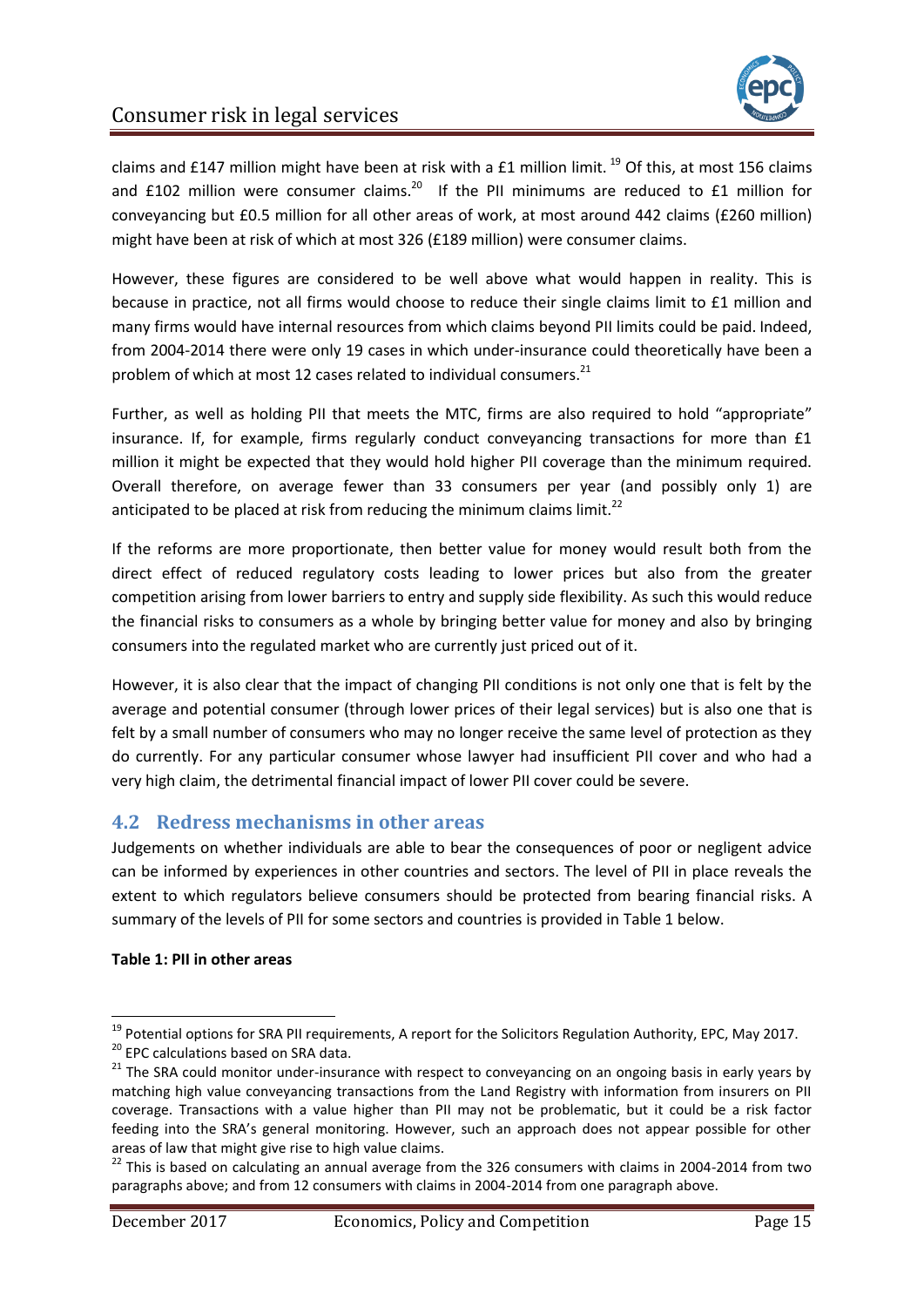

| <b>Sector</b>                 | <b>Minimum requirements</b>                                           |  |  |  |  |
|-------------------------------|-----------------------------------------------------------------------|--|--|--|--|
| Architects                    | "Adequate and appropriate"; guidance indicates that firms are         |  |  |  |  |
|                               | expected to hold a limit of at least £250,000                         |  |  |  |  |
| <b>Accountants (ACCA)</b>     | Income up to £200,000 greatest of: 2.5 times income; 25 times the     |  |  |  |  |
|                               | largest fee in the last year; £50,000.                                |  |  |  |  |
|                               | Income of £200,000-£700,000 greater of: aggregate of fee income and   |  |  |  |  |
|                               | £300,000 and 25 times the largest fee in the last year.               |  |  |  |  |
|                               | Income over £700,000 greater of: £1,000,000 and 25 times the largest  |  |  |  |  |
|                               | fee in the last year.                                                 |  |  |  |  |
| <b>Accountants (ICAEW)</b>    | £1,500,000 for any single claim; or                                   |  |  |  |  |
|                               | 2.5 times gross fee income (where fee income is less than £600,000)   |  |  |  |  |
|                               | with a minimum of requirement of £100,000.                            |  |  |  |  |
| Financial<br>advisers<br>and  | €1,120,200 for a single claim and €1,680,300 in aggregate (£990,000   |  |  |  |  |
| others under the Insurance    | and £1,490,000 respectively but note that the limits are set in euros |  |  |  |  |
| <b>Mediation Directive</b>    | not sterling).                                                        |  |  |  |  |
| Surveyors                     | £250,000 minimum for turnover less than £100,000                      |  |  |  |  |
|                               | £500,000 minimum for turnover £100,001-£200,000                       |  |  |  |  |
|                               | £1,000,000 minimum for turnover greater than £200,001                 |  |  |  |  |
| <b>Other countries</b>        |                                                                       |  |  |  |  |
| Australia                     | Aus\$2,000,000 (£1,170,000) for solicitors;                           |  |  |  |  |
|                               | Aus\$1,500,000 (£880,000) for barristers                              |  |  |  |  |
| Canada                        | CAN\$1,000,000 (£600,000)                                             |  |  |  |  |
| Ireland                       | €1,500,000 (£1,330,000)                                               |  |  |  |  |
| Scotland                      | £2,000,000                                                            |  |  |  |  |
| <b>Other legal regulators</b> |                                                                       |  |  |  |  |
| <b>Bar Standards Board</b>    | £500,000                                                              |  |  |  |  |
| Licensed<br>for<br>Council    | £2,000,000                                                            |  |  |  |  |
| Conveyancers                  |                                                                       |  |  |  |  |

Source: Architects Registration Board, PII FAQs; Professional Indemnity Insurance Requirements, ACCA; Professional Indemnity Insurance Regulations and Guidance Effective from 14 June 2017, ICAEW; Professional Indemnity Insurance, FCA, updated 25 May 2016; Professional Indemnity Insurance Version 3 with effect from 1 November 2015, RICS; Professional Indemnity Insurance, Australian Legal Services Council, 30 June 2016; Professional Liability Insurance: Not just an unwelcome expense for new lawyers, Canadian Bar Association, 13 January 2016; Professional Indemnity Insurance Regulations 2017, Irish Law Society; Professional Indemnity Insurance, Law Society of Scotland. Minimum terms of entity cover, Bar Standards Board; Professional Indemnity Insurance, CLC.

The examples in [Table 1](#page-15-1) above show that the current SRA limits of £2/3 million PII cover are at or above the maximum of the limits seen in other sectors. In addition, they show variety in the minimum level of cover between different areas reflecting different regulators' judgements on the risks that consumers should be protected from. That there is variation may indicate that there is no absolute level of risk that regulators have identified that consumers are (un)able to bear in all circumstances. If that were to be the case, one might expect PII coverage to be the same across sectors.<sup>23</sup>

Some regulators have indicated that the minimum level of PII is based on the claims experience in the applicable area and set with reference to information from insurers. No evidence has been identified indicating that consumer testing of PII limits has been used to set the levels. Previous

<sup>&</sup>lt;sup>23</sup> Or at least one might expect the PII coverage to be the same across professions where negligence may affect most consumer's primary financial asset namely their home.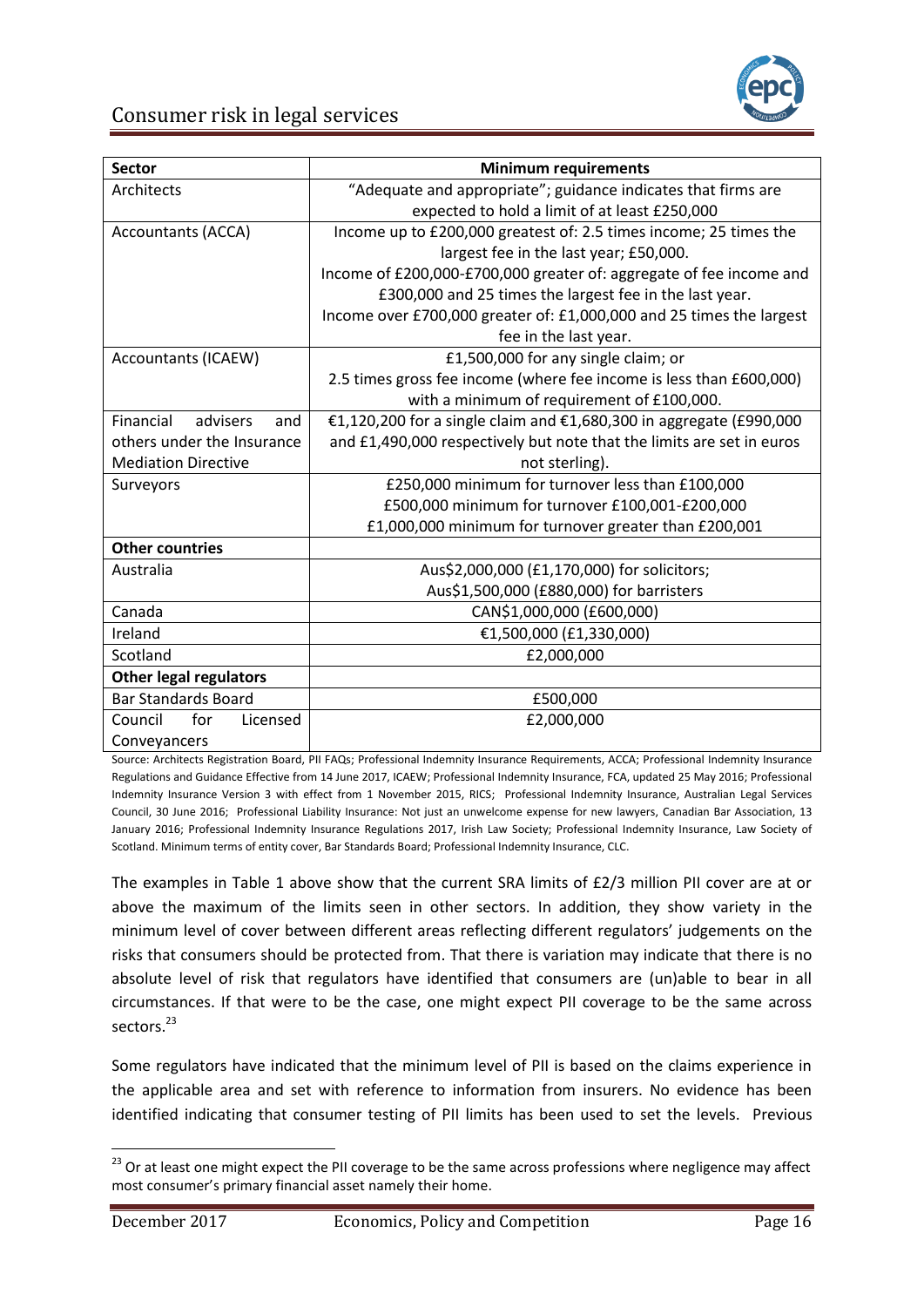

work for the SRA suggested that historically the minimum cover for solicitors was set at a level that reflected a complex personal injury case; the current proposals by the SRA are informed by an examination of actual PII claims arising over a decade.

It is also worth noting that none of the regulators above have required that firms hold PII cover to such an extent as to completely eliminate all possible risk to consumers. Hence in reality consumers do bear at least a degree of risk in the PII arrangements in all sectors.<sup>24</sup>

### *Financial services case study*

There is some evidence that the risks in the financial services sector are considered by consumers to be greater than risks elsewhere.<sup>25</sup> For example, in relation to financial services, based on focus group discussions with consumers which had revealed concerns about various financial services products and mis-selling scandals, it was noted,

*"the potential costs to the individual are considered so great, and the decisions involved so complex, that they do not consider it fair to take full responsibility"<sup>26</sup>*

It is useful therefore to examine the role of the Financial Services Compensation Scheme (FSCS) which provides protection for deposits of up to £85,000 per person per bank.<sup>27</sup> Information about this level is well publicised, particularly when the limit has changed, and banks have been required to send prescribed information about it to customers. Consumers are not expected to know about the likelihood of failure of different banks, but risk mitigation (by spreading deposits between multiple banks) is expected nonetheless and is relatively straightforward.

Of particular note, however, is the fact that the FSCS also has provisions in place for temporarily high balances of up to £1 million (but not all balances).<sup>28</sup> Such balances are protected for six months in the case of certain life events (marriage, divorce, house buying, redundancy, retirement, receipt of insurance benefits or certain compensation payments). This additional protection recognises that the impact on individuals should they lose a substantial part of their finances would be dramatic and that it is unreasonable to expect individuals to be able to mitigate this risk immediately after they deposit funds due to the life events in question. It is notable that the life events covered have some similarity to events on which consumers might also seek legal services.

#### *Insurance mechanisms*

 $\overline{a}$ 

<sup>&</sup>lt;sup>24</sup> The risk consumers bear also depends on other regulatory protections.

<sup>&</sup>lt;sup>25</sup> In particular, when comparing financial services and communications, risks in financial services were seen as greater and more relevant to the individual compared to those in communications which were seen as having more of a public interest element to them. Source: Public Understanding of Regimes of Risk Regulation: A report on focus group discussions with citizens and consumers; Lunt, Livingstone and Malik, September 2008

<sup>&</sup>lt;sup>26</sup> Public Understanding of Regimes of Risk Regulation: A report on focus group discussions with citizens and consumers; Lunt, Livingstone and Malik, September 2008

 $27$  Other aspects of the FSCS cover risks in other parts of financial services.

<sup>&</sup>lt;sup>28</sup> While FSCS information sent to consumers does mention the temporary high balances this is relegated to the small print and the level of protection is not disclosed. The lack of disclosure may be to prevent distraction to other consumers or to encourage risk mitigation even when individuals might be covered by the temporary high balance rules.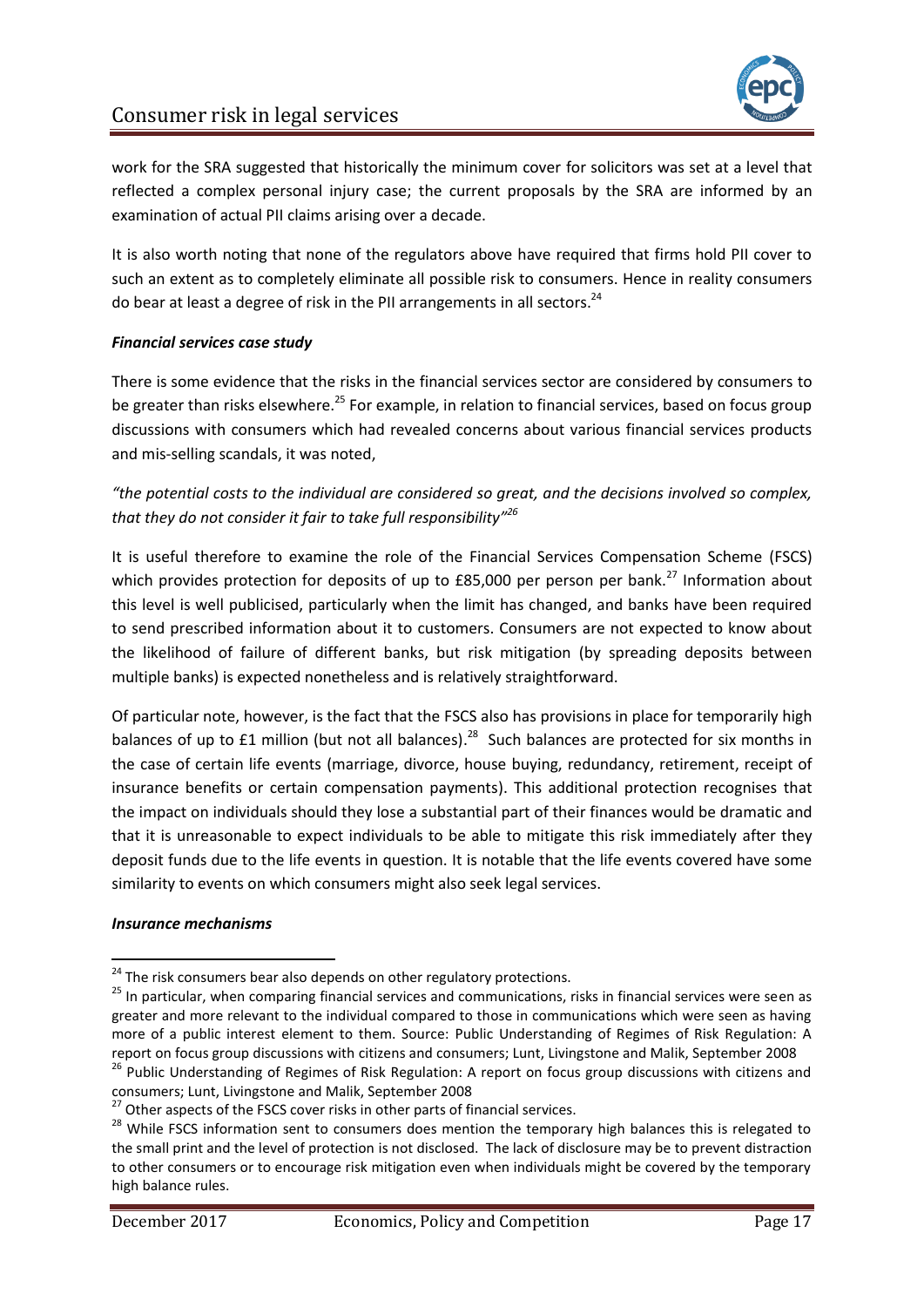

In theory, another way to assess the extent to which consumers are willing to bear financial risks is through looking at retail insurance markets. Markets for income protection policies or building and contents insurance could give an indication of the financial risks they are willing to bear compared to those financial risks that they do not wish to bear and therefore seek insurance to protect themselves against.

In practice, however, many of the same informational and complexity problems described in section [3.2](#page-10-0) apply in these markets including the difficulties that consumers have in assessing lowprobability-high-impact events. Further, the level of insurance coverage in these markets is typically far below the limits of PII that are being considered and therefore it is not clear that any evidence from these markets would be directly applicable to the SRA's decisions regarding PII.

## <span id="page-18-0"></span>**4.3 Role of redress mechanisms**

Before examining whether consumers can take steps to mitigate risks associated to a lack of full redress in legal services, it is worth thinking about the role of redress mechanisms and their implications for information provision. Redress mechanisms can have a number of different functions:

- First, they are there to deliver redress in the event that something goes wrong i.e. there is a pure consumer protection function to them. For this function, information is not necessarily needed during the search process or in advance of the purchasing decision, but consumers need access to this information when something goes wrong so that they both know they can receive redress and also how to obtain it;
- Second, and tightly connected to the first reason, they have a market confidence function. Knowing that a firm, or sector, is regulated and has redress mechanisms can make consumers more willing to participate in that market and this can therefore increase the size of the regulated market. For this function, information would be needed during the search process although it does not need to be specific to a particular firm or provide exact details of the redress mechanism, simply to state that they are present; and
- Third, in theory, they can have a direct competitive effect if there is variation in the redress between providers. For this function, information would be needed during the search process, or at least before the purchasing decision, and would need to be specific to a particular firm.

In the context of these different roles, it is interesting to note that the CMA appeared to differentiate between:

- "Whether consumers can access, assess and act on information about legal services so that they can make informed purchasing decisions and thereby drive competition for the supply of legal services"; and
- "Whether information failures result in consumer protection issues that are not being adequately addressed through existing regulations and/or redress mechanisms".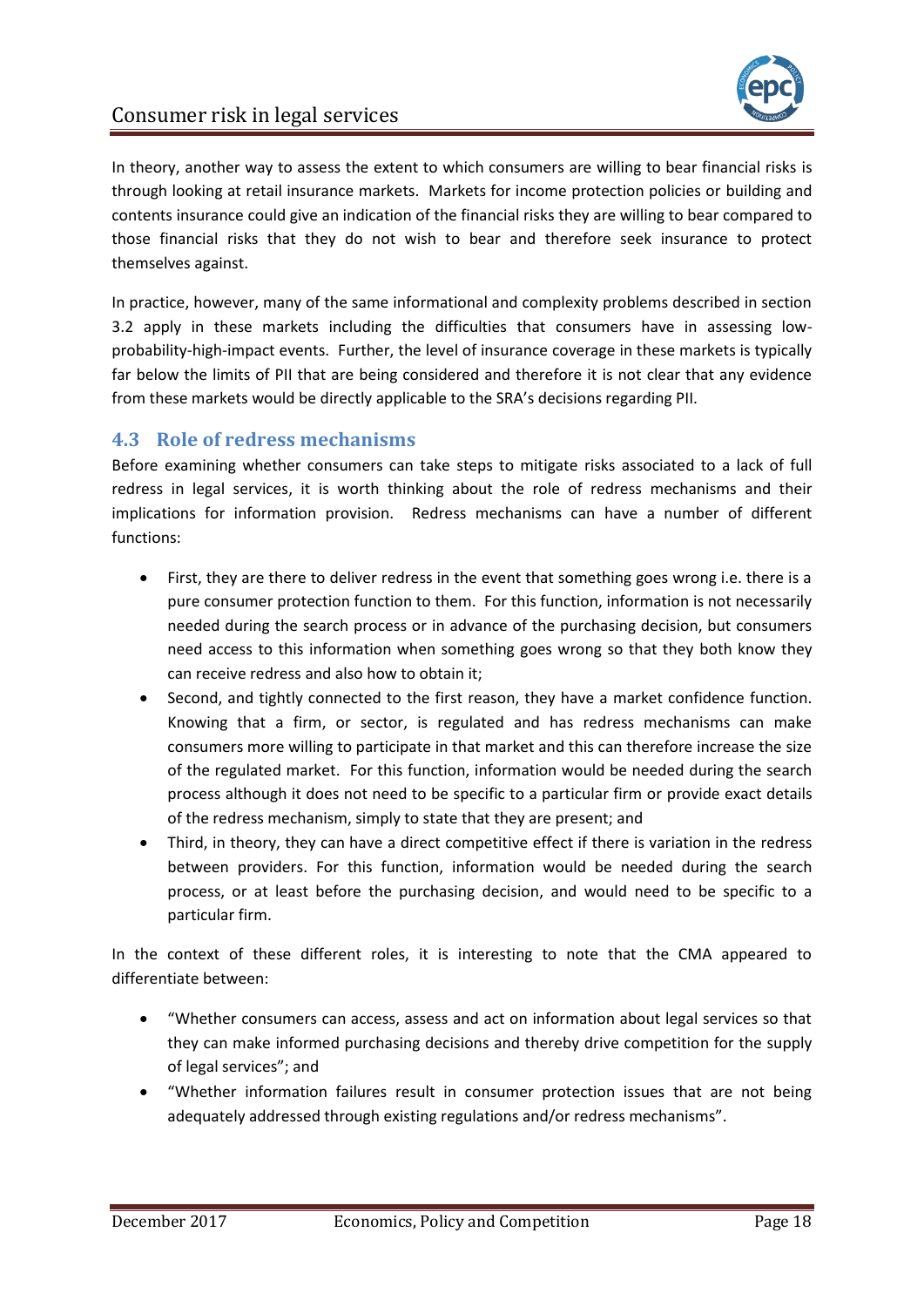

The fact that the CMA connects information on redress to consumer protection rather than driving competition, could be indicative that information about redress is not a key driver of purchasing decisions when deciding between regulated firms.

This is not to suggest that redress mechanisms have no impact on competition even where they are not intended to alter the purchasing decision of consumers. While all firms will incur costs in participating in redress mechanisms, it is low quality providers that will actually need to make redress which is costly due to the time taken to deal with consumer complaints and the actual compensation payments that must be made. While PII cover means that the majority of the claim is likely to be paid out by insurers, firms will have to pay some portion of the claim (unless they have a zero excess under the policy) and their future PII premiums would increase in the light of claims. As such, redress mechanisms raise costs for low quality firms to a greater extent than for high quality firms. This alone may cause some low quality firms to exit the market or to raise prices which, if consumers have a degree of price sensitivity, will cause them to lose business.

## <span id="page-19-0"></span>**4.4 Summary**

Consumers face only residual risk beyond regulatory protections and previous work has examined the potential risks of changing PII cover overall. Yet there is a risk to particular consumers who have reduced protection from lower PII cover and could face severe detrimental financial impacts.

Information on redress mechanisms can help deliver consumer protection, promote market confidence and potentially alter purchasing decisions. The SRA's reforms to PII are aimed at making a more proportionate form of consumer protection and thereby reducing the barriers to entry that the CMA has highlighted. This *is* aimed at improving competition, but via greater flexibility on the supply side as barriers to entry from regulatory costs fall, rather than via the demand side with consumers taking greater action.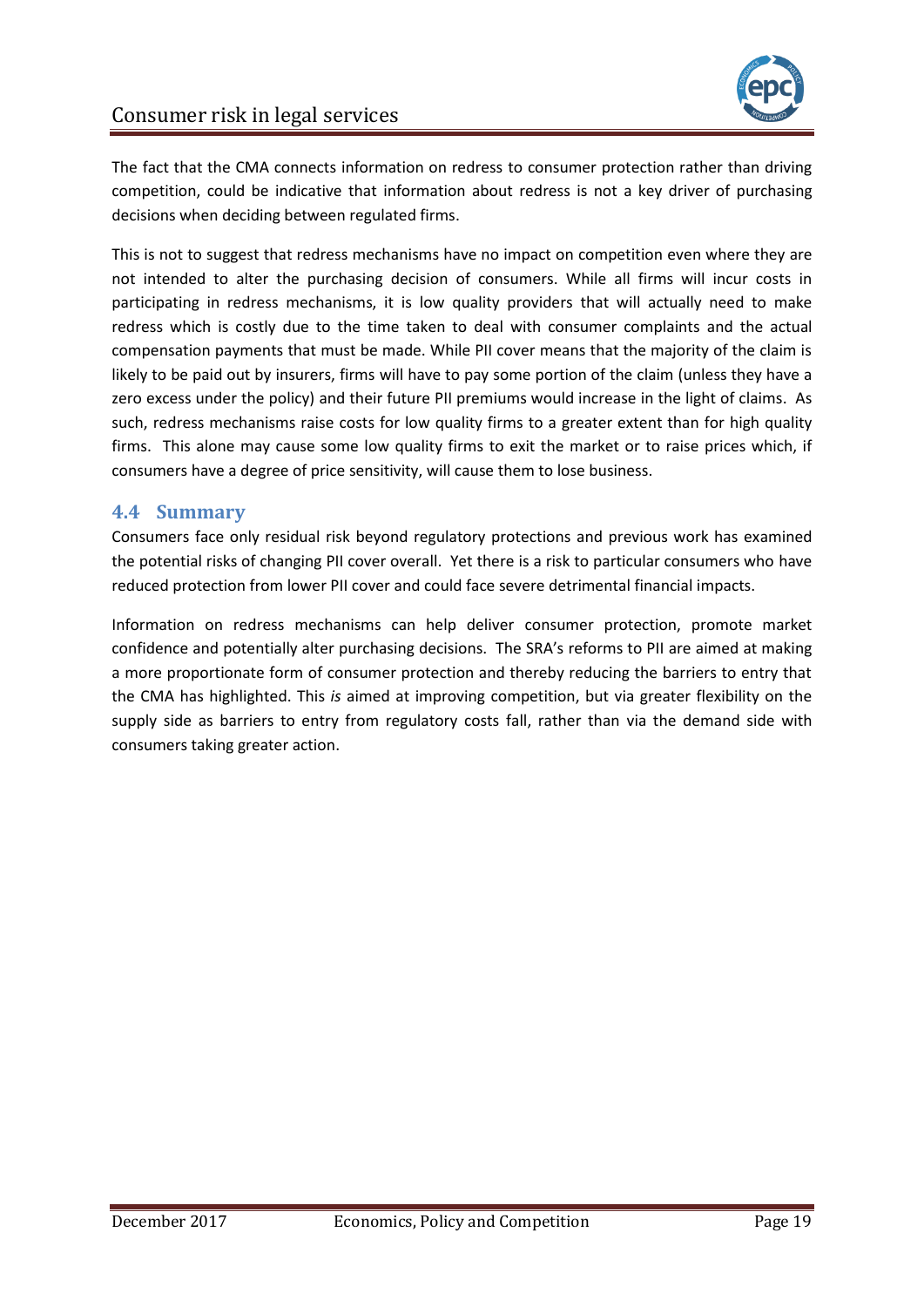

# <span id="page-20-0"></span>**5 Consumer engagement with redress information**

As is clear from Chapter [4,](#page-14-0) the nature of the information in relation to redress that it is appropriate to provide to consumers varies according to the purpose of that information. This chapter seeks to provide practical implications of the previous chapters and to set out some of the kinds of consumer testing that could be conducted in order to help the SRA's decision making.

In the context of a current lack of appropriate information, the CMA has recommended that various pieces of information be provided to consumers in the legal services market including on price, quality of service, regulatory status, and redress. However, due to the various issues explained in section [3.2](#page-10-0) above there may be trade-offs to be made regarding the extent and timing at which information is provided to consumers. In particular, it may be appropriate for some areas to have less detail in order that consumers focus their attention in other, more important, areas.

Put another way, consumers could be thought of as having a limited supply of informational attention and regulators should aim to ensure that this is directed to the areas that will generate the greatest consumer benefit (or reduce the greatest amount of consumer risk) overall. Otherwise there is a danger that consumers use up their time and attention in comparing between advisers on issues that actually make very little difference to the average consumer.

The SRA is already planning to conduct randomised control trials (RCTs) on the provision of information. RCTs of this nature can combine pieces of information, presentation of that information and/or wording in different ways in order that the separate impact of different aspects of the information can be identified.

RCTs can also test whether consumers have understood what the information is communicating and whether this alters according to the extent of information that is provided. They can also test for hypothetical responses to the information given including assessing whether it would make consumers more likely to search between different providers, or how many providers they might consider searching between. For example, if consumers identify what appears to be a regulated standard of information at one provider this may make them more likely to search for something similar at an alternative provider compared to the situation in which information, while provided, seems less standardised.

One well known difficulty with testing the impact of information is that it is typically conducted in hypothetical situations in which consumers are asked to consider their behaviour without actually being in the situation where the information would be provided in practice. As indicated above, consumers may not always respond in the same way outside test conditions. RCTs and other such tests can be very helpful in considering comparative information to establish what information might be most effective, but they may be weaker at determining what the impacts will actually be in practice.

# <span id="page-20-1"></span>**5.1 Unprompted search on redress**

It is helpful to understand consumer's current behaviour with respect to information about redress as a starting point to the design of future testing and to assess whether consumers realise that they face different kinds of financial risk. The LSCP's tracker survey has data on how easy or difficult it is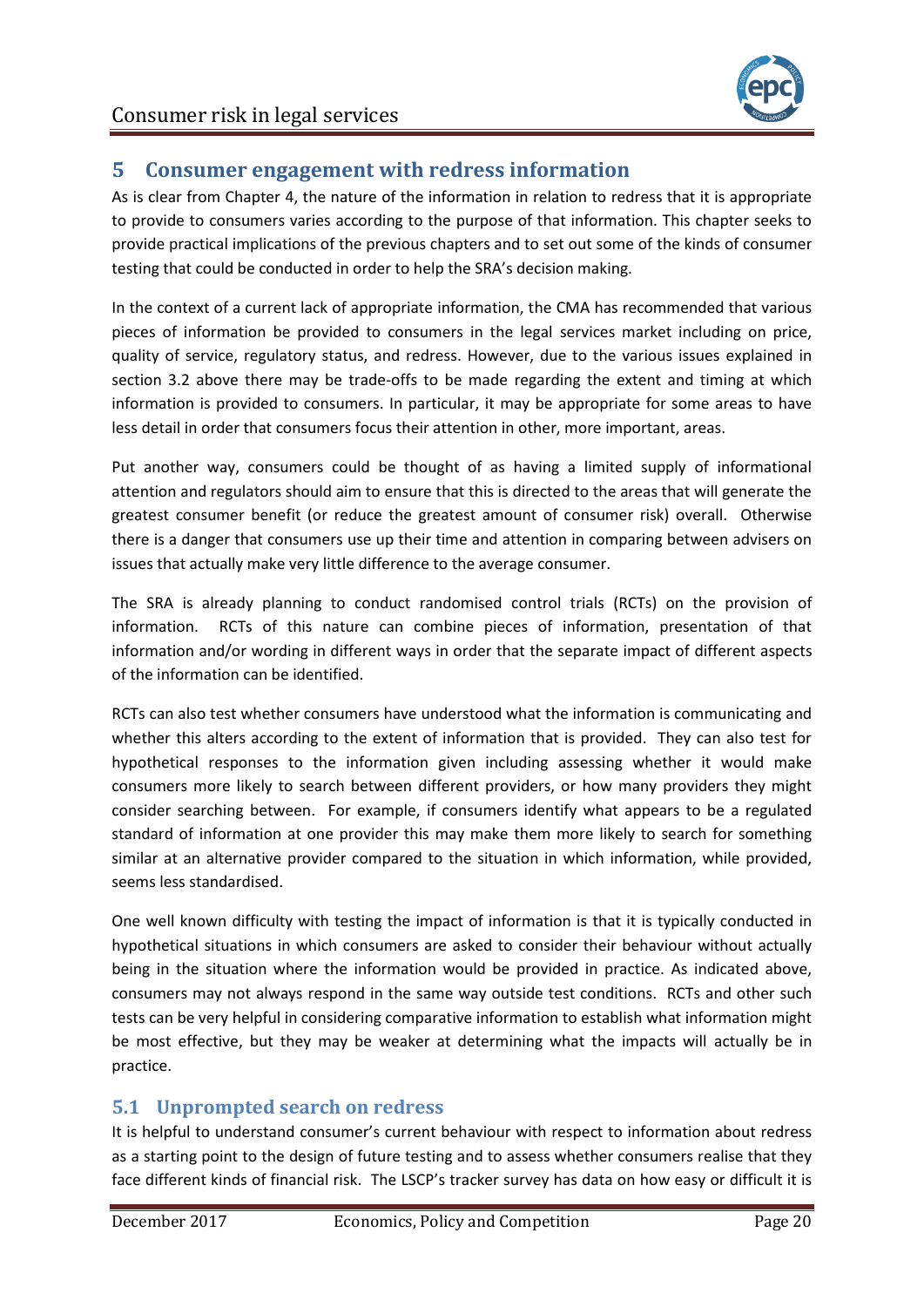

for those consumers that shop around to find information on various different issues and also reveals evidence on whether or not consumers in fact searched for information on these issues.<sup>29</sup> [Figure 1](#page-21-0) below shows, of those consumers that shop around, what proportion did not search for information about the particular issue, or did not know how easy or difficult it was to find that information (which may also suggest they did not prioritise searching for it).



<span id="page-21-0"></span>

Source: Legal Services Consumer Panel Tracker Survey 2017. This question was asked to those respondents who stated that they shopped around when choosing a legal services provider. The question asked was: When shopping around for a legal services provider, how easy or difficult was it to find the information you wanted on each of the following?

The evidence indicates that consumers were substantially more likely to not have searched on the basis of issues surrounding redress (PII or access to an Ombudsman) compared to issues surrounding cost, expertise and service. Arguably, this indicates that providing information on the other issues at the point of shopping around (rather than information on redress) works with the grain of the information that consumers already view as being of more relevant to their decision process whereas information on redress is not currently believed to be relevant.<sup>30</sup>

Consumers could be asked for the reason that they do not search on issues surrounding redress. For example:

<sup>&</sup>lt;sup>29</sup> Legal Services Consumer Panel Tracker Survey 2017.

<sup>&</sup>lt;sup>30</sup> Regulators may, of course, believe that consumers "ought" to search on the basis of redress mechanisms and this is considered further in sectio[n 5.4](#page-25-0)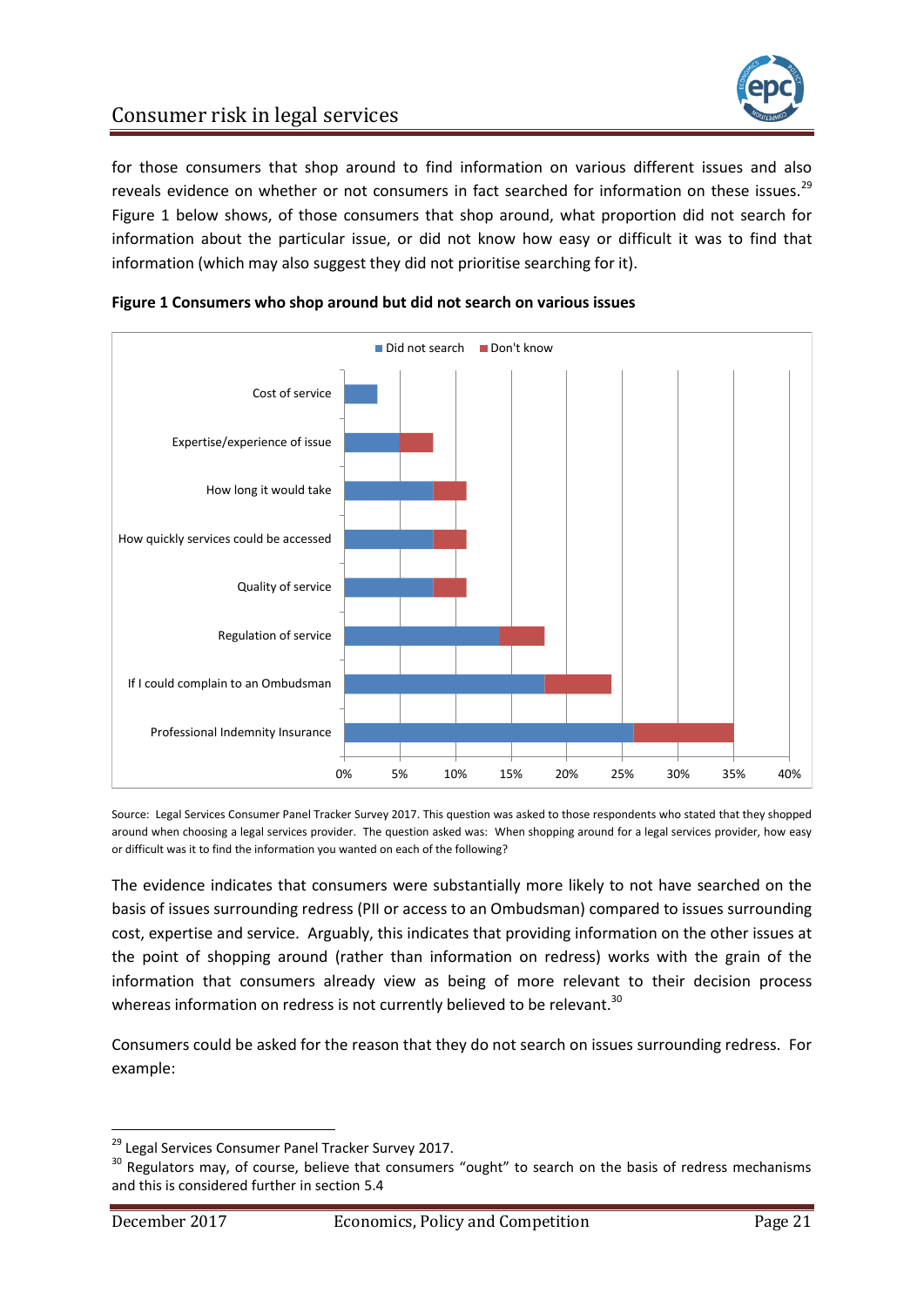



- Why did you not look for information on complaining to an Ombudsman / Professional Indemnity Insurance:
	- o Other information e.g. on price was more important;
	- o When searching I wasn't think about what could go wrong with the advice;
	- o I thought all legal providers would have the same protections; and
	- o I don't need information on complaining unless I have something to complain about.

Such questions about existing behaviour could be asked in the RCT. Alternatively, since the Tracker survey already asks the question about the ease of finding information, it may be possible to add a follow up question into the survey or to ask questions about this with qualitative focus groups since they typically allow for greater probing of the explanations of behaviour.

As well as follow up to the LSCP question, consumers can also be asked whether they understand that they face different types of risks:

- When you chose your legal adviser, what issues did you think about where there was a risk that something to do with the relationship might not turn out as you expected? $31$
- When you chose your legal adviser, to what extent (a lot, a little, not at all) did you think about:
	- o Whether you might not receive the quality of advice you wanted;
	- o Whether you might not get the service you wanted;
	- o Whether you might pay too much;
	- o Whether you might not pay the price you expected;
	- o What would happen if you were not satisfied with the advice;
	- o What protections were in place if you were not satisfied with the advice;
	- o How you could receive redress if you were not satisfied with the advice; and
	- o What could go wrong if you didn't take legal advice.
- Please rank the importance of the different issues listed above.

These questions help to reveal the extent to which consumers think about the prospect that something could go wrong with the advice and that this could have detrimental consequences.

## <span id="page-22-0"></span>**5.2 Market confidence**

In order to test whether information on redress makes people more confident to use legal services, consumers could, quite simply, be asked a question along these lines:

- Does the information make you more confident in using legal services?
- Compared to a legal service provider who did not provide this information would you be:
	- o More likely to use this one;
	- o Less likely to use this one; or
	- o It would make no difference in the choice.

 $31$  This might be easier to test with focus groups rather than in an online survey.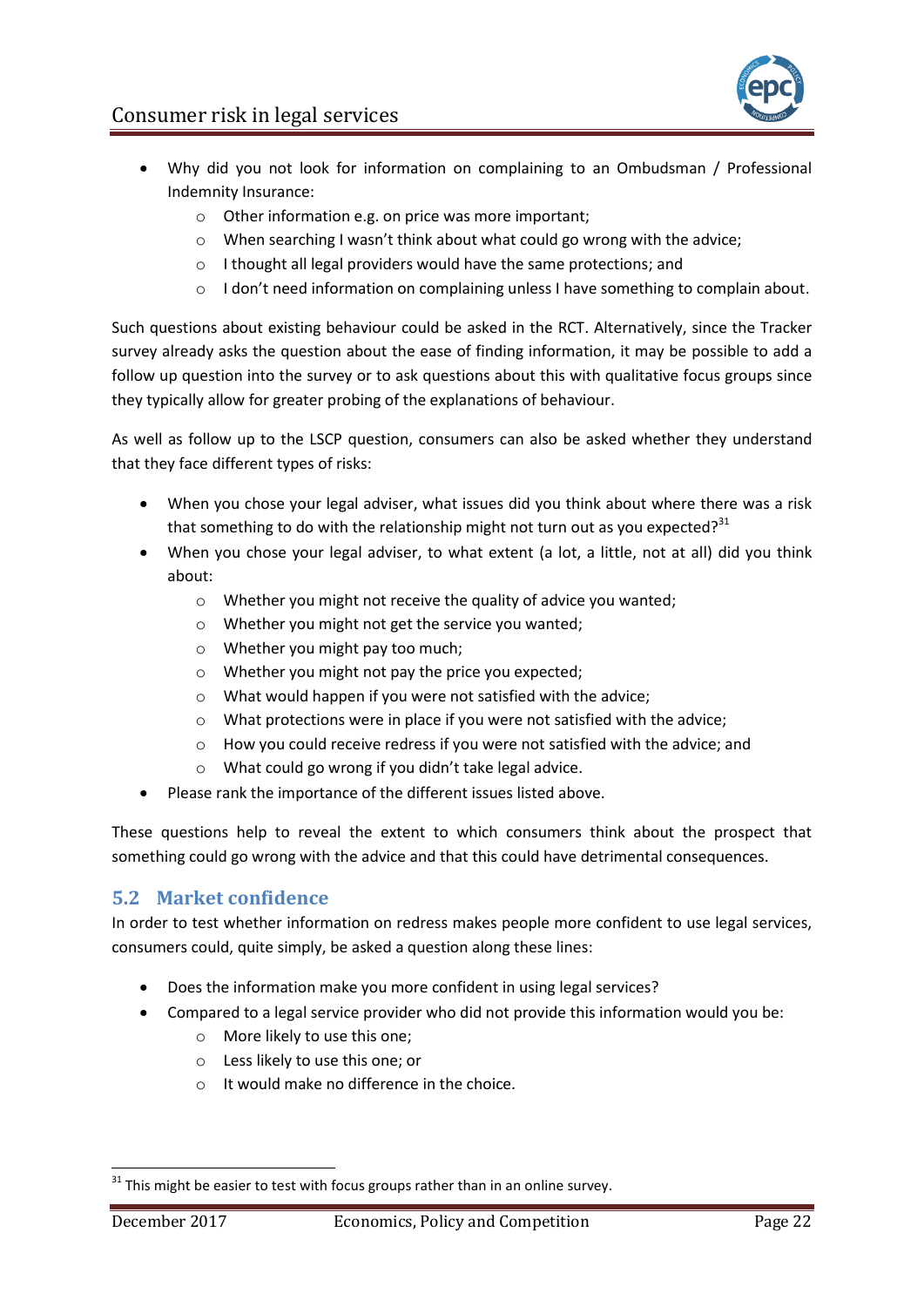

Questions of market confidence may be of particular relevance if the SRA is also testing the use of regulatory logos to convey a sense that the information is mandated or approved by the regulator which in itself may provide confidence. The location of the logo may impact this, for example, the logo could be particularly associated to issues of redress conveying the sense that redress mechanisms are regulatory requirements compared to information about price and quality of services. An illustration of alternative approaches to this is provided in [Figure 2](#page-23-1) below.

#### <span id="page-23-1"></span>**Figure 2 Market confidence and redress**

| <b>ABC</b> law firm | <b>LOGO</b> | <b>ABC</b> law firm |      |
|---------------------|-------------|---------------------|------|
| <b>Our services</b> |             | <b>Our services</b> |      |
|                     |             |                     |      |
| <b>Our prices</b>   |             | <b>Our prices</b>   |      |
|                     |             | .                   |      |
| Your rights         |             | Your rights         | LOGO |
|                     |             |                     |      |

Source: EPC

Using variations of the information that is provided to consumers along with the question about confidence enables an assessment to be made of whether:

- The information in "your rights" impacts confidence;
- The logo impacts confidence; and/or
- The association of the logo with "your rights" impacts confidence.

Ideally, some consumers in the RCT would be those that have used legal services in the past but not used a regulated adviser. Some may not have used regulated legal services because of the lack of confidence in the sector (which would need to be established). If so, then the increased confidence and any increased willingness to use an adviser providing this information could be taken as evidence that information provision might have a role in increasing the size of the regulated sector.

## <span id="page-23-0"></span>**5.3 Delivering redress**

In order to test whether information on redress means that consumers are able to *obtain* redress in practice, before seeing information consumers could be asked how they would seek redress:

- What would you do if something went wrong with the advice you were receiving?
- If any complaint was not resolved by the firm to your satisfaction what would you do next?

These questions would help to obtain a baseline of the actions of consumers absent information.

[Figure 3](#page-24-0) below shows different options for the sort of information that could be provided on redress, the impact of which can be assessed through the RCT.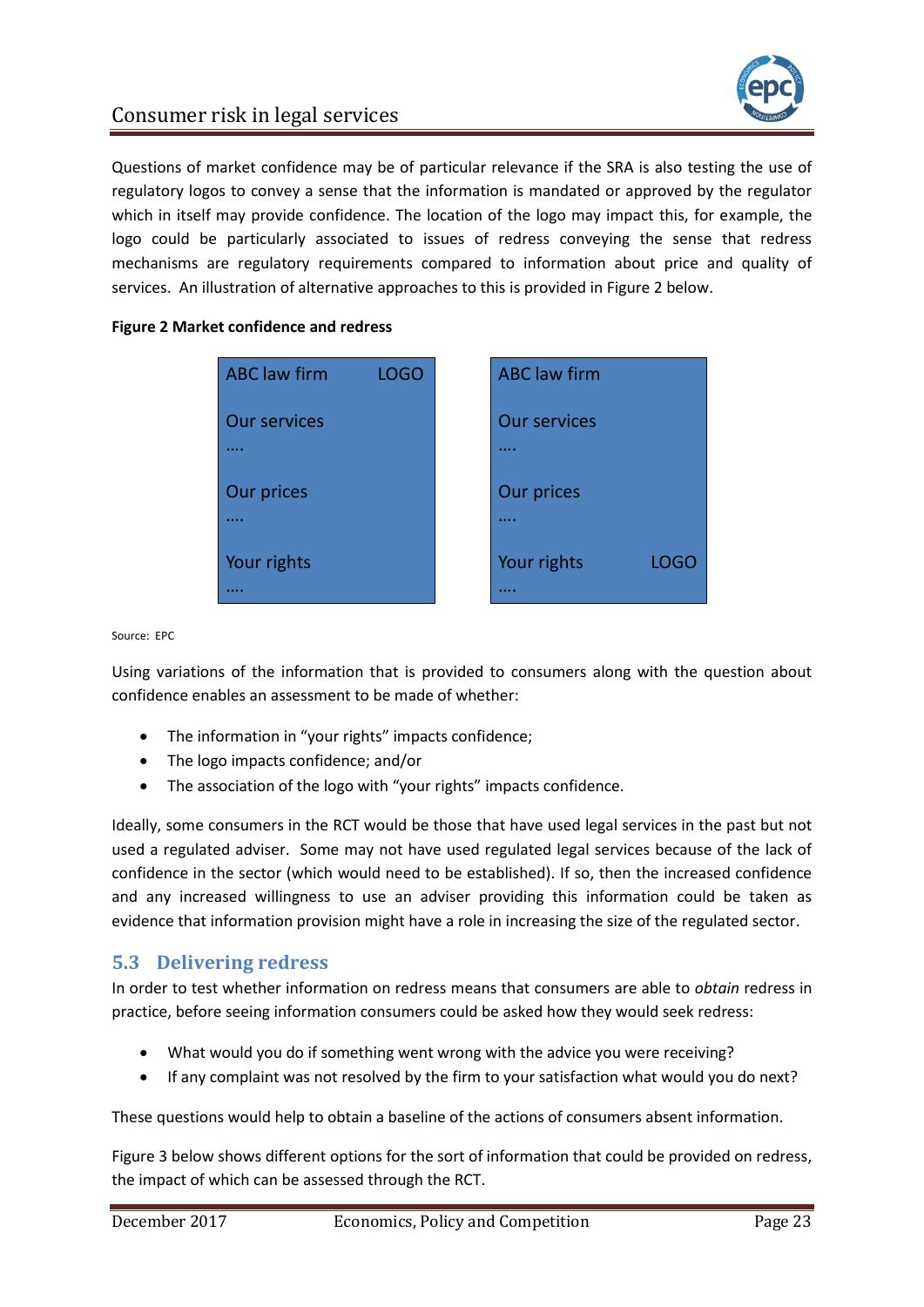

#### <span id="page-24-0"></span>**Figure 3 Delivering redress**

#### **Your rights LOGO**

All SRA regulated firms provide:

- A complaints process
- Access to the Legal Ombudsman
- Professional Indemnity Insurance
- Access to the Compensation Fund

#### **Your rights**

Our firm offers you:

- A complaints process
- Access to the Legal Ombudsman
- Professional Indemnity Insurance
- Access to the Compensation Fund

### **Your rights**

million

If you want to complain you can:

- Write to us at ABC law firm, Legal House, Legal Street, Legal Town
- Contact the Legal Ombudsman, PO Box 6806, Wolverhampton, WV1 9WJ 0300 555 0333

enquiries@legalombudsman.org.uk

If you think we owe you money you can contact the Compensation Fund at SRA Contact centre, The Cube, 199 Wharfside Street, Birmingham, B1 1RN 0370 606 2555 contactcentre@sra.org.uk We hold Professional Indemnity Insurance of £1

#### Source: EPC

The RCT can be used to determine the impact of the logo, the reference to SRA regulation, language used and the detail given. At the same time the impact on the information delivered as a whole also needs to be taken into account, particularly in relation to the third example which provides contact details and therefore would take up more room on a sheet of paper or a website page which alone could lead to less attention being placed on other information disclosed at the same time.

Consumer behaviour in response to the different options can be considered by repeating the two questions in the bullets above regarding how they would seek redress. In addition, questions can be asked about: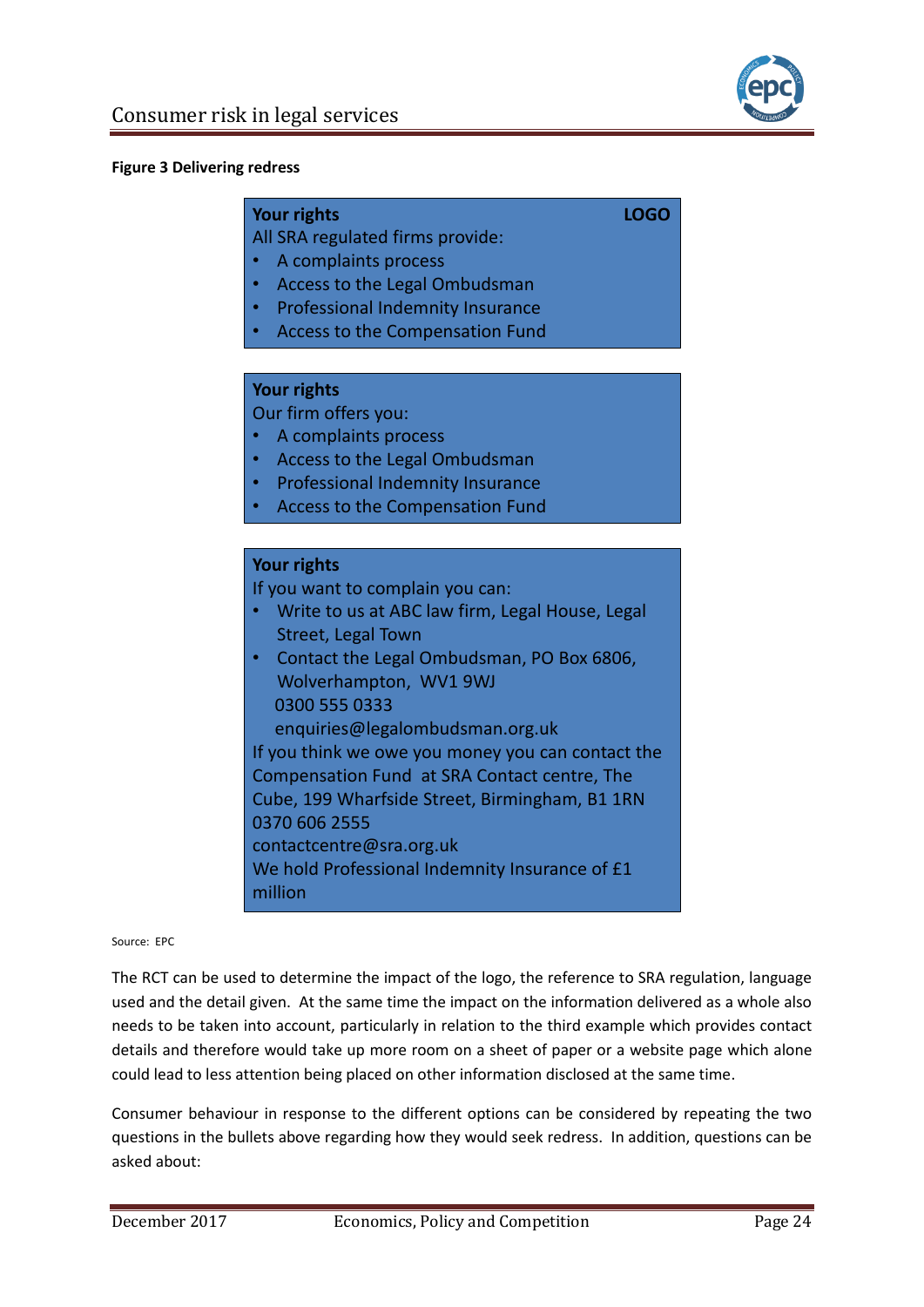



- When would you like the information on redress?
- Why do you think firms have Professional Indemnity Insurance?
- Do you think £1 million of Professional Indemnity Insurance would be sufficient for your needs?
- What would you do with this information about your rights:
	- o File the information for later if dissatisfied;
	- o Be more confident to use the provider because of the regulatory protections;
	- o Ignore it because it would be the same for everyone;
	- o Ignore it unless a firm didn't have the same information;
	- $\circ$  Using it to compare to the value of assets on which advice is sought; and/or
	- o Compare PII to the level held by other providers.

## <span id="page-25-0"></span>**5.4 Influencing purchasing decisions**

This section considers the type of information that might need to be delivered in order for information provision about redress is to influence purchasing decisions so that consumers can take steps to mitigate any residual risk that they might otherwise face. Section [5.4.1](#page-25-1) considers information disclosure in relation to the value of PII, while section [5.4.2](#page-30-0) considers, more briefly, information disclosure in relation to misrepresentation and dishonesty.

### <span id="page-25-1"></span>**5.4.1 Value of PII coverage**

In order for consumers to understand the potential risk they face from insufficient PII coverage to meet their claim, there are a number of factors that they would need to consider. [Figure 4](#page-26-0) below provides an illustrative prompt of how these issues could be drawn to the attention of the consumer and what actions they could take to mitigate this risk.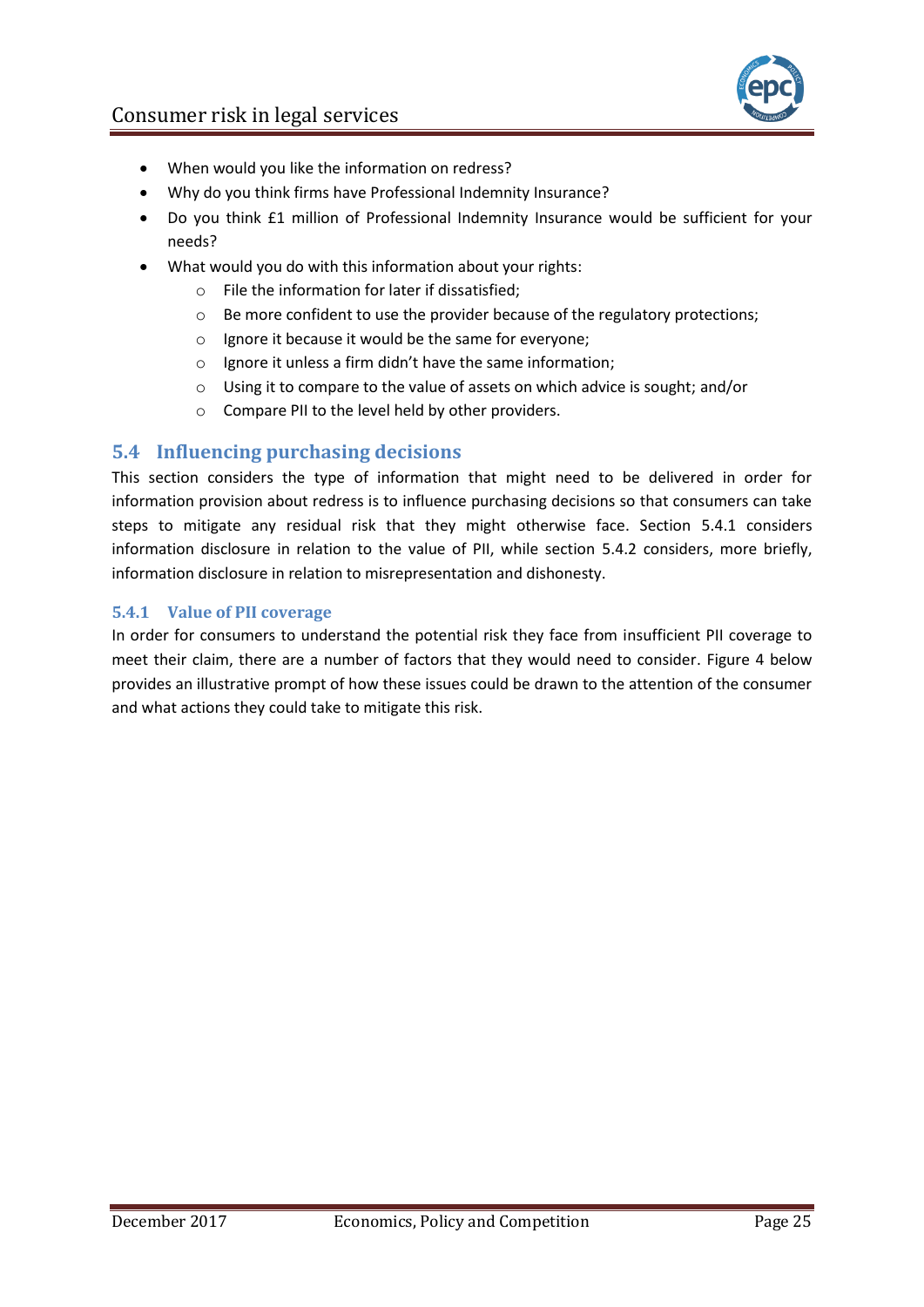

### <span id="page-26-0"></span>**Figure 4 Illustrative approach on PII coverage**



Source: EPC

While this may at first glance appear a reasonably straightforward guide, there are a number of further questions that it raises in relation to each of the four boxes which are discussed below.

#### *Value of assets*

The first question to consider is whether consumers are able to assess the value of assets which may be at risk in the case of receiving poor quality advice. In some cases this may be reasonably clear:

- For conveyancing, the maximum value is likely to be the value of the property; and
- For wills and probate, it is likely to be the value of the estate.

In other cases, determining the value of the assets may be part of the legal service itself and therefore difficult for the consumers to identify in advance. For example in personal injury or medical negligence claims, the individual consumers may not know the appropriate level of compensation that they might be entitled to, indeed they may have sought legal advice to help determine this.

In addition, for some legal services, the asset concerned may not be specified in monetary terms. For example:

- For criminal cases, negligence may mean longer jail time;
- For family cases, negligence may mean losing custody of children; and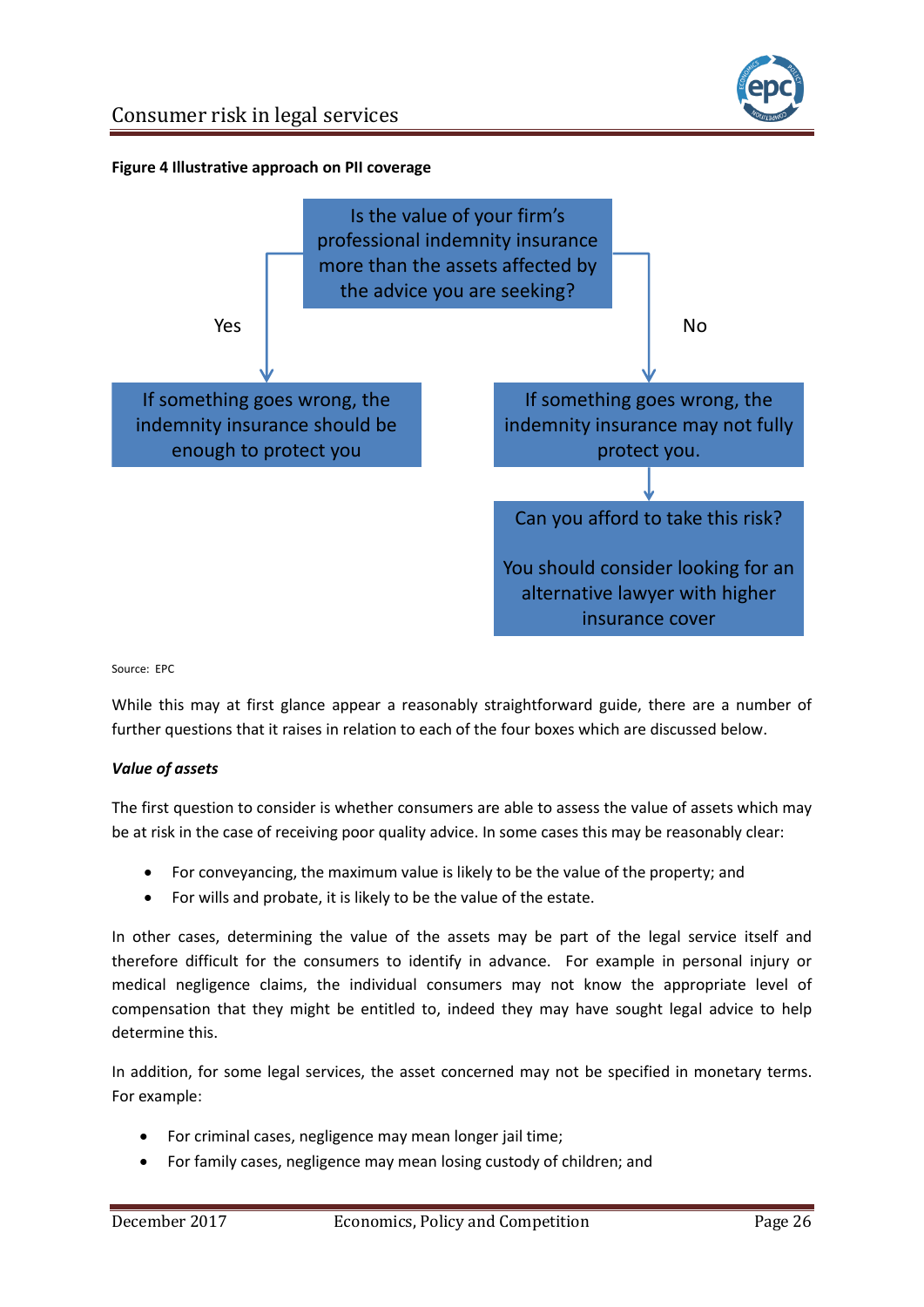For immigration cases, negligence may mean losing residency.

In each of these cases, converting the downside risk of things going wrong into a monetary value that can be compared to the value of PII cover is very difficult. Ultimately, any PII payments would be made in monetary terms, but the conversion between the impacts above and the value of the claim is not straightforward for a consumer to consider in advance of making a decision about a legal services provider.

Furthermore, even when it is possible to quantify the value of assets, this does not necessarily imply that consumers will recognise that these are the relevant values to consider. In particular, consumers may believe that the relevant value to consider is the price that they are paying for the legal service. In addition, consumers may suffer from the problem of anchoring in which they compare the cost of say £200 for the preparation of a will, to PII cover of £1 million and mistakenly believe that the insurance must be sufficient to cover any eventuality because it is vastly greater than the price. To prevent this it may be possible to add extra information to the first box along the lines of, "These assets might be the value of a property or estate or the potential value of a medical negligence or personal injury claim."

## *PII should protect you*

Even in the cases where the value of the assets may be quantifiable at the time at which legal advice is received, this does not imply that the value of the assets will be the same at the point at which any claim might be made. For example, the value of an estate may be known at the point at which a will is prepared, but may differ substantially from this by the time the estate enters probate.

Similarly, the value of the PII cover could also vary over time. In particular, if the law firm has PII cover in excess of the minimum requirement at the time at which advice is taken out, this may no longer be the case by the time a claim is made.<sup>32</sup> Consumers may have chosen a provider with a high level of PII cover because they believe that this is the prudent course of action, but may subsequently discover that the PII cover has been reduced. The consumer is not in a position to know this and can in no way influence the subsequent actions of the law firm. Further, most consumers are likely to have little understanding of the "claims made" basis of PII in which it is the PII in place at the time of the claim, rather than the PII in place at the time the advice is given, which forms the basis of the protection. A notable implication of this is that even consumers who seek to mitigate risk by choosing firms with higher PII cover may ultimately find that they do not have the protection they sought.

## *PII may not protect you*

If the intent of information is to drive competition by comparisons of PII cover, then more information would be required by a consumer either who wanted to know if it was worth searching

<sup>&</sup>lt;sup>32</sup> Changes in the regulatory requirement over time may need to take this into account where the PII value is reduced such that historic claims receive at least the minimum level of cover that was in place at the time that the advice was given. This is noted in Potential options for SRA PII requirements, A report for the Solicitors Regulation Authority, EPC, May 2017.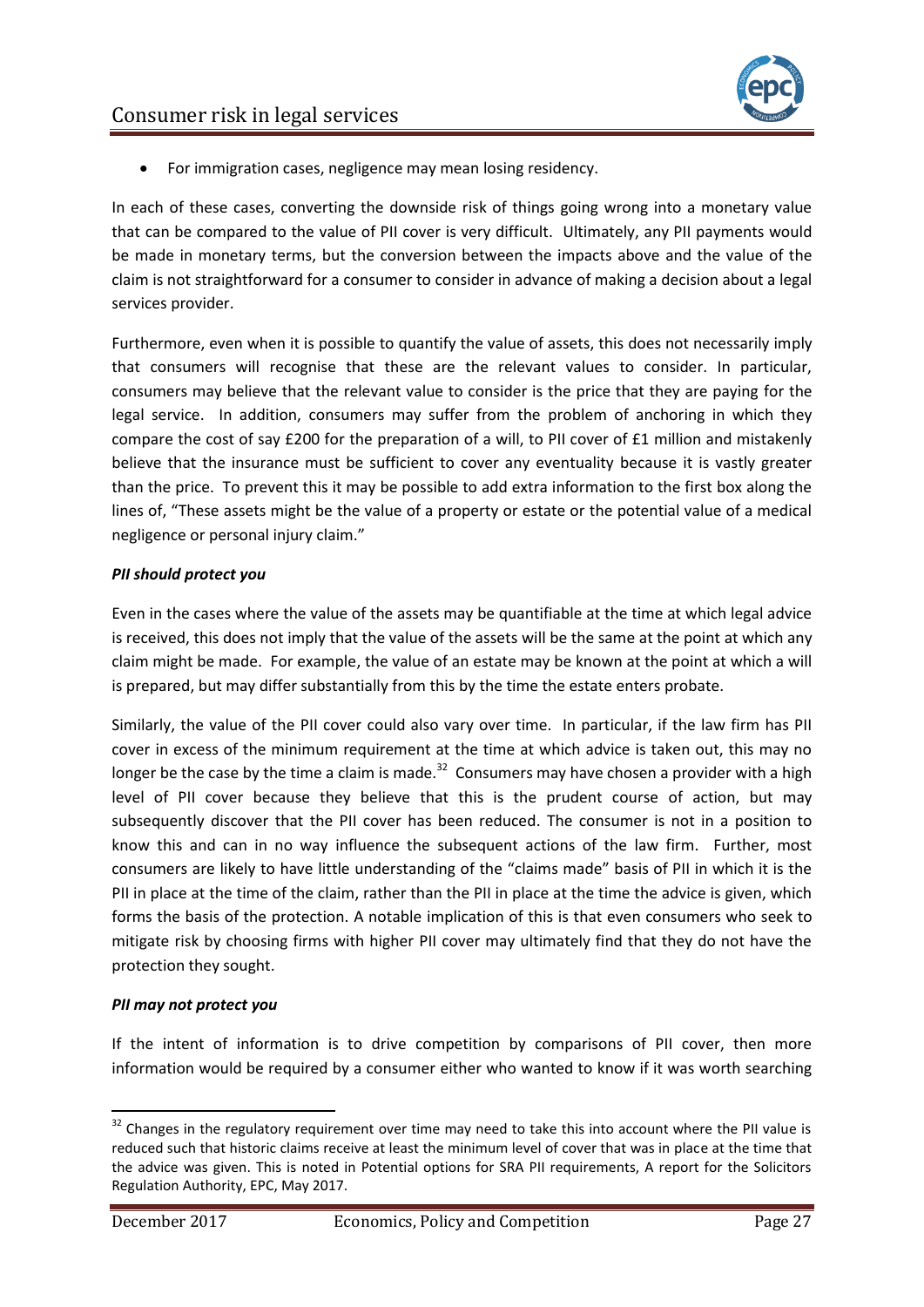

(since this is costly) or who, having searched, now wanted to make a judgement on the extent of the risk that they were facing in practice. For example, in order to trade-off a lower price at one provider with £1 million PII cover compared to a higher price at another provider with £2 million PII cover, a consumer would also want to know details on the possible exposure to risk that they faced which would involve information on:

- Value of possible claims;
- Likelihood of any of these claims arising;
- Value of PII coverage; and
- Value of assets at the firm.

Ideally consumers would want to know this for the particular area of work that they are seeking advice on since knowing average risks and claims may not be of relevance if it varies substantially between different areas of advice (conveyancing is known to represent a particularly large value of total claims). Further, consumers would want to know the risk of claims from the particular firms that they are comparing.<sup>33</sup>

Consumers are not actually exposed to the total value of claims both because PII would pay out for the amount of the cover insured but also because the law firm itself would be obliged to pay any surplus amount if it was in a position to do so. Hence the value of assets at the firm is important since even with insufficient PII coverage, consumers would not be exposed to any loss if the firm has sufficient funds to make up the difference. However, the value of assets at a firm may also be affected by any claims that are made by other consumers which any individual consumer is unlikely to be in a position to assess particularly in respect of some indeterminate point in the future when the claim is made.

It is unrealistic to provide the data that allows consumers to make this trade-off and, as identified in section [3.2,](#page-10-0) equally unrealistic to expect consumers to be able to understand the data even if it was provided. Indeed,

*"if consumers do not process risk information reliably, these policies will not be effective. Moreover, if decisions involving low-probability events do not display individual rationality, informational policies also may not remedy these difficulties." <sup>34</sup>*

#### *Prompts for action*

 $\overline{a}$ 

As highlighted in [Figure 4,](#page-26-0) it could be possible to seek to provoke a response in the absence of the detailed information on the extent of risks simply by drawing attention to the impact of the financial risk that could be faced. Indeed this may provoke a response as noted below,

 $33$  While past claims might help to inform this, many firms will never have faced a PII claim but this does not imply that there is zero risk of them having a positive claim in the future.

<sup>&</sup>lt;sup>34</sup> Informational regulation of consumer health risks: an empirical evaluation of hazard warnings, Viscusi, Magat, Hubet, The RAND Journal of Economics, Vol 17, No 3 (Autumn 1986). Individual rationality would imply that individuals behaved in a consistent way when presented with information e.g. they would not be subject to framing or anchoring where the way that information is presented, or the other information presented, affects they decisions.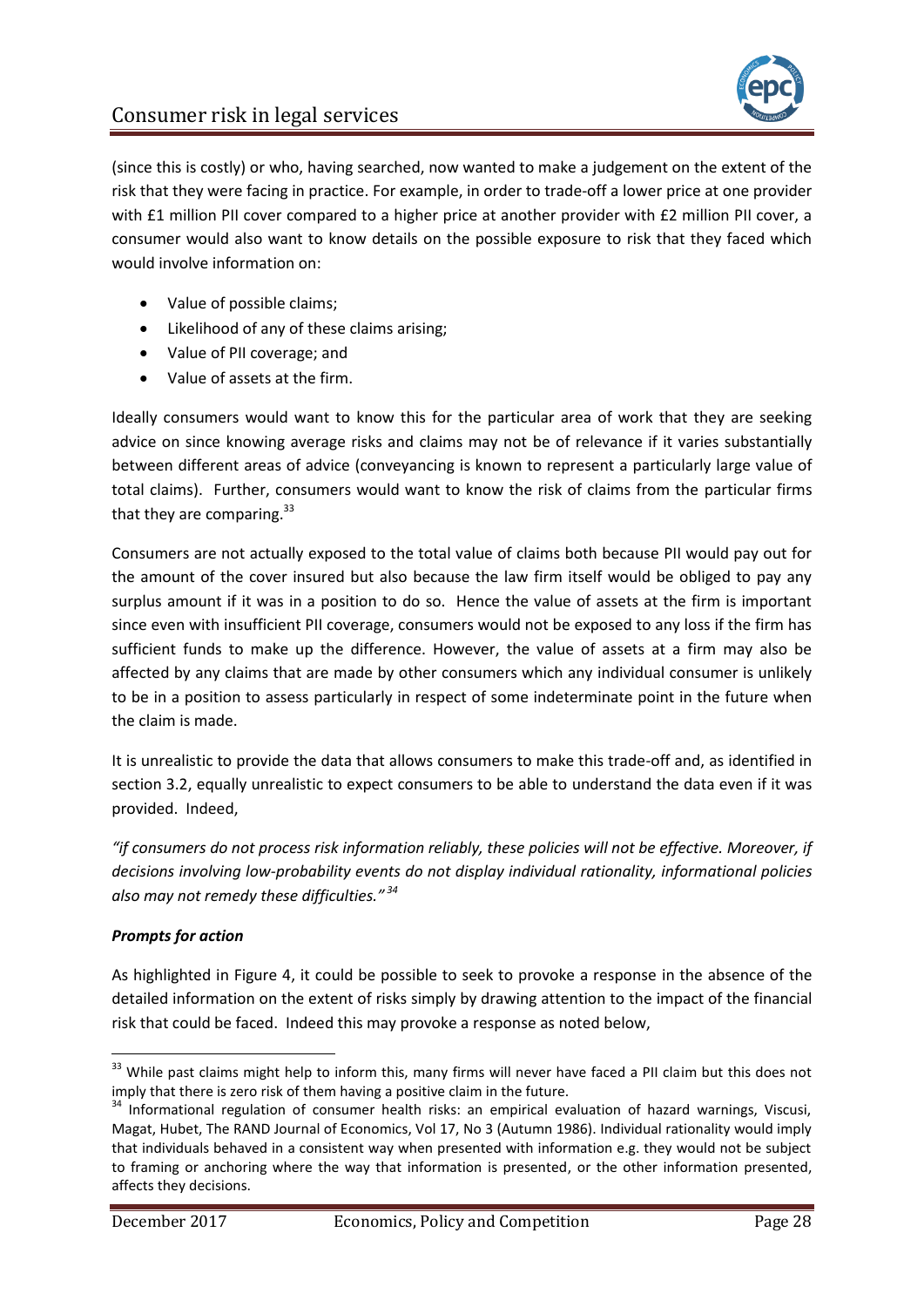*"we are better able to apprehend the potential impact of a given risk than a finegrained appreciation of wide differences in the probability of its occurrence…certain risk events seem to garner greater attention because of their visceral nature."<sup>35</sup>*

Yet it is questionable as to whether it is proportionate to want all consumers to seek to mitigate this risk given the small proportion of high claims compared to the number of transactions. For example, conveyancing claims of over £1 million represent less than 0.03% of the number of property transactions over this value.<sup>36</sup>

Hence even for conveyancing transactions (where PII claims are disproportionately common), prompting all consumers to look elsewhere may result in a disproportionately large search cost. As highlighted in section [3.2,](#page-10-0) in as far as consumers have a limited capacity to search across all of the relevant features of the legal services market this could also distract them from looking at other factors which may be more important for consumers as a whole. This may be particularly the case if, for example, it is only in relation to PII that there is a prompt for action in information disclosure.

However, if less than full information is provided to consumers, for example, only comparing the value of assets with the value of PII, consumers would need to be tested to assess whether a decision to accept the risk of PII being lower than the value of assets is because consumers do not understand they bear a risk, because they take an optimistic view of the likelihood of a claim (in the in the absence of any knowledge to the contrary), or because they believed that they would face the same risk at other providers.

#### *Summary*

As explained above, the information needed to make a fully informed decision about the financial risks involved in the limits of PII is too complex to expect consumers to be able to understand or to take action to mitigate their risks.

If more simple information is provided in order to prompt consumers to mitigate the risks that they face through PII, the SRA would need to be confident that a subsequent lack of action reflects a deliberate decision to bear the risk rather than mistaken understanding. If instead, the regulator believes that most consumers would be unwise bear this risk, then, as illustrated in [Figure 4,](#page-26-0) information on PII limits alone may be insufficient to convey this. Rather than just telling consumers that the PII cover may not be sufficient, and that they may not be able to afford any detrimental consequences, they may need to be more directing of an alternative decision and yet if that is a costly decision e.g. if firms with higher PII cover charge higher prices, the consumer is not in a position to be able to trade-off these effects.

 $35$  Regulation and Risk, Haines in Regulatory Theory: Foundations and Principles.

<sup>&</sup>lt;sup>36</sup> ONS data shows around 14,000 properties sold for £1 million or more in 2015, while SRA data shows that between 2004 and 2014, there were only 37 cases in which PII claims for more than £1 million were identified in residential conveyancing. Separate advice is typical for buyers and sellers, but non-SRA conveyancers could also advise on transactions hence 0.03% is based on 14,000/3.7 (rather than 28,000/3.7). Sources: £1 million property sales increased over 70 fold since 1995, ONS, March 2016; and EPC calculations based on SRA data.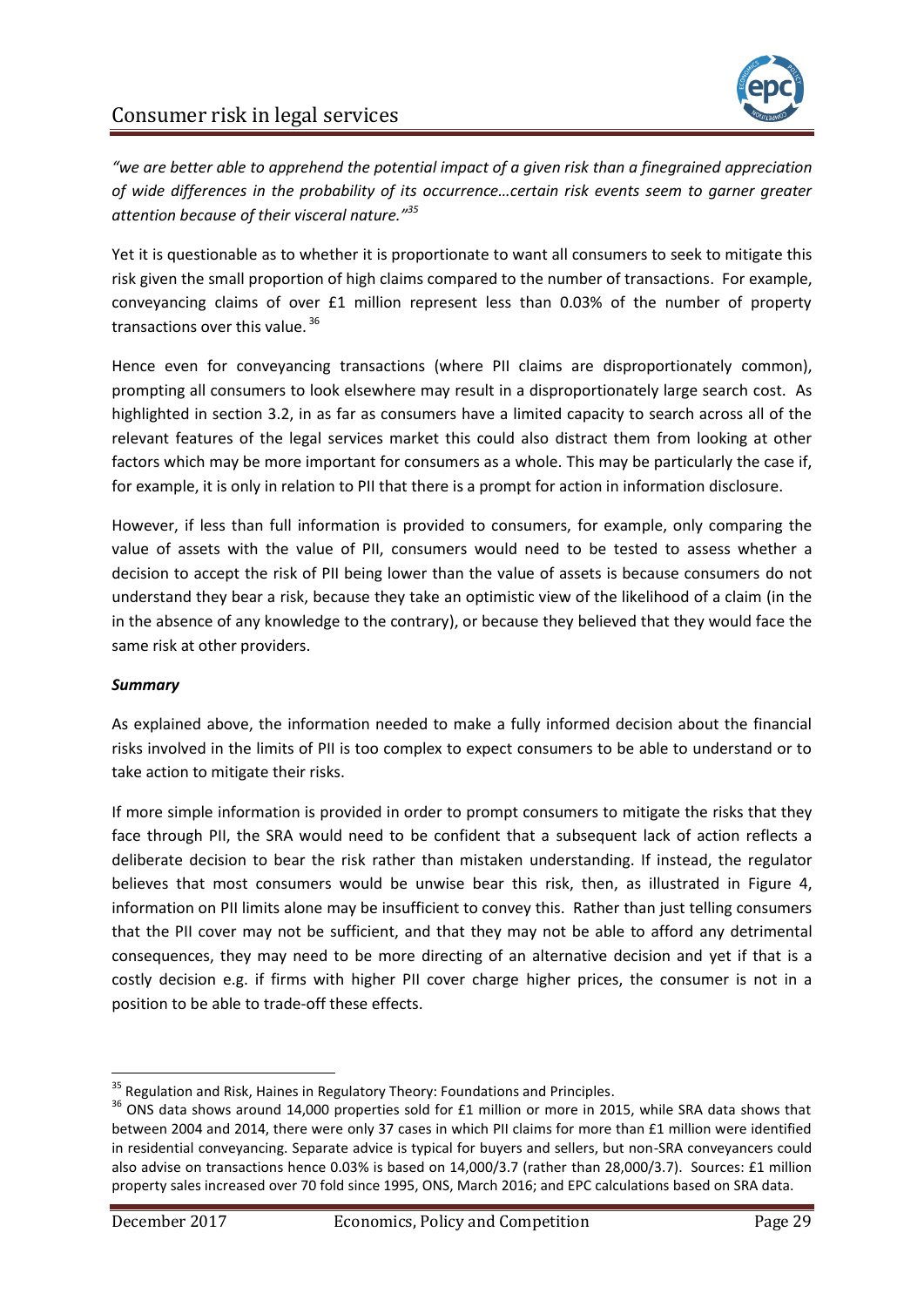

Information remedies may not be appropriate to help consumers understand and mitigate this risk for the market as a whole since not only would this be too complex for consumers, but the cost of bringing these remedies to bear on the market may be disproportionate.

### <span id="page-30-0"></span>**5.4.2 Misrepresentation and dishonesty**

The SRA has been considering whether changes could be made in respect of misrepresentation and dishonesty elements of the minimum terms and conditions (MTCs) within PII requirements.<sup>37</sup> Amongst other effects, if these changes are made, one impact would be to shift some risk onto consumers that they do not currently face. This report does not consider whether such an approach is appropriate since EPC's previous report has examined that question. Instead, this report considers whether it would be feasible to use information provision to help consumers to help understand or mitigate this risk.

It is quickly apparent that information provision to consumers on this issue would be limited in its effectiveness for the simple reason that information would not actually reveal anything that consumers can act upon. Much like visa forms that ask whether you are a terrorist, it is difficult to imagine the scenario in which a firm that has misrepresented information to their PII insurer will subsequently disclose this to customers in order that customers might take it into account in their purchase decision.

In theory it would be possible to reveal a generic risk that misrepresentation or dishonesty would limit the PII cover. However, given this would be a generic risk and apply across firms, it does not represent something over which consumers could make any distinction between different SRAregulated providers. In addition requiring firms to declare to consumers that they may be dishonest does not seem an approach likely to build confidence in SRA regulated firms particularly when the vast majority of firms do behave appropriately.<sup>38</sup>

#### **5.4.3 Consumer testing**

In order to test whether information on redress impacts the purchasing decision, information along the lines of [Figure 4](#page-26-0) above can be tested in combination with the information in [Figure 2](#page-23-1) and [Figure](#page-24-0)  [3](#page-24-0) as well as the other information disclosures on price and quality. The RCTs can test the impact of different information such as:

- All SRA regulated firms have professional indemnity insurance;
- Because firms might make a mistake, all SRA regulated firms are required to have professional indemnity insurance;
- All SRA regulated firms must have at least £0.5 million of professional indemnity insurance;

 $\overline{a}$ 

 $37$  Currently, insurers are not able to avoid insurance on any grounds including in relation to misrepresentation. Similarly, the MTCs require that dishonesty must be covered wherever there is an innocent principal in the firm.

<sup>&</sup>lt;sup>38</sup> It is possible that disclosure could cause consumers to take other steps such as sourcing other forms of insurance to cover the risk of something going wrong. However, alternative insurance is rare (title insurance may be available in some countries in relation to conveyancing transactions but alternative insurance for personal injury claims or criminal cases seems unlikely).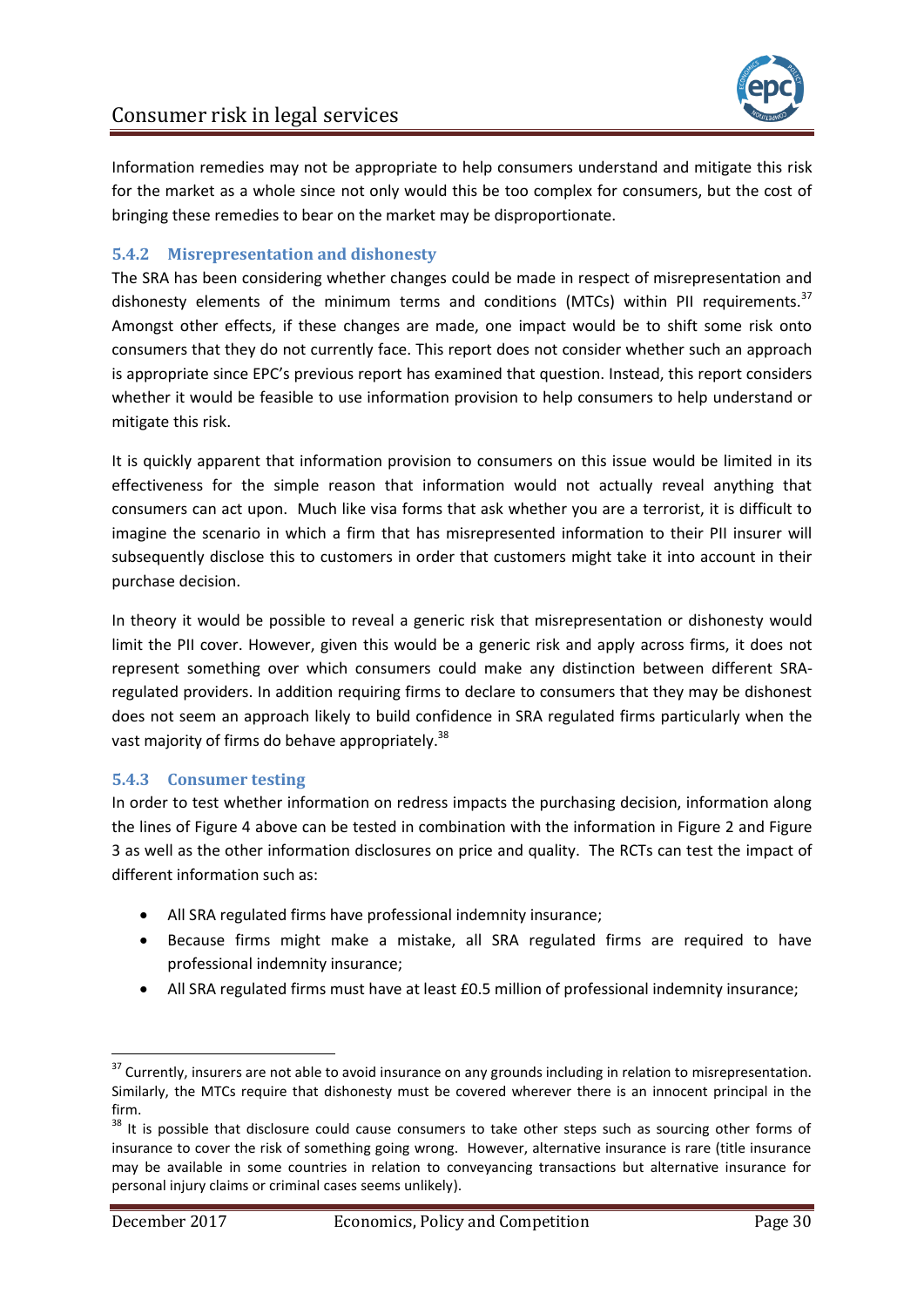

- This firm has professional indemnity insurance of £1 million in case we need to compensate you for our mistakes; and
- This firm has professional indemnity insurance of £2 million. If this is less than the value of assets affected by the advice you are seeking then you should consider looking for an alternative provider with higher insurance.

The first three options focus on where the aims of the disclosure are to ensure consumer confidence in using firms regulated by the SRA, and to ensure consumer protection in the event of a problem by highlighting that protections are in place. The last two options provide firm specific quantitative information on the level of PII with the aim of influencing the purchasing decision.

### *Shopping around*

In practice, testing all options through the RCT can ascertain whether there is a difference in shopping around behaviour and purchasing decision between the different options. The various questions set out in section [5.3](#page-23-0) regarding the impact on consumer understanding on behaviour would need to be used to assess the differences between options. In addition, of particular interest would be:

- What impact would this have on your search behaviour:
	- o More likely to shop around;
	- o No difference; or
	- o Less likely to shop around.
- How important would the following aspects of information be when you shop around (Very important, quite important, not particularly important, would not look at it):
	- o Price;
	- o Quality; and/or
	- o Redress.
- Please rank the importance of information on the following issues in terms of how helpful you think it is for your decision of which legal services provider to use:
	- o Price;
	- o Quality; and/or
	- o Redress.

Given the risk of information overload, the results regarding the impact on search behaviour will be of particular importance. For example, more detailed information on redress could prompt search on redress but at the cost of less search on price. Similarly, if PII and pricing information are the only pieces of information that are displayed in quantitative terms then consumers may take more notice of PII in comparison to other aspects of information which are explained in qualitative terms.

#### *Level of PII*

In the cases where the value of PII is disclosed, consumers could be asked whether they think the level of PII cover is appropriate: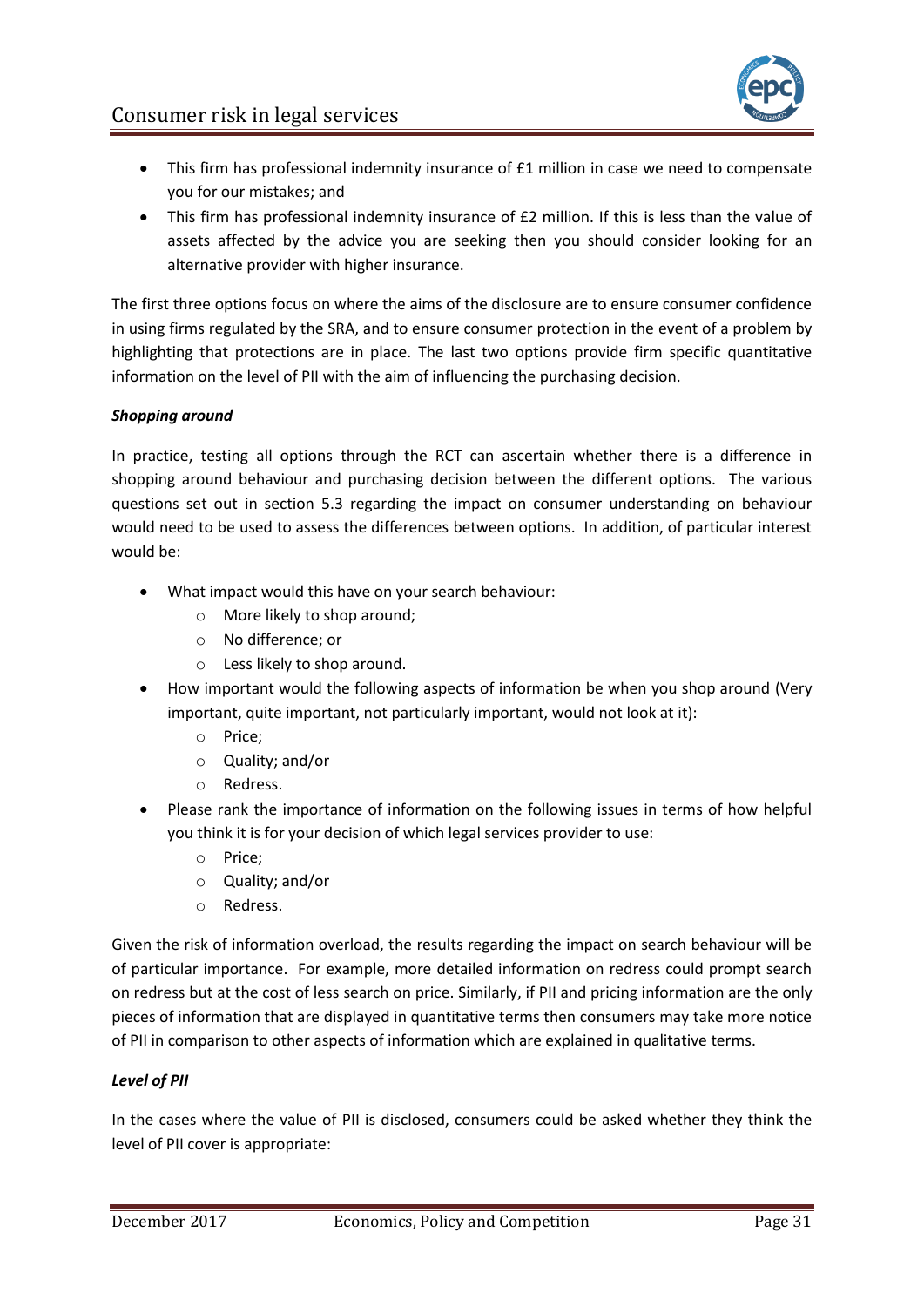

 Do you think £0.5 million of Professional Indemnity Insurance would be sufficient if anything goes wrong with the legal services provision;

In doing this, it should be recognised that the level of PII will look vastly greater than any of the other quantitative information displayed on pricing. As such there may be a substantial anchoring effect in which consumers compare the PII to prices and conclude that it must be sufficient.

In addition, one of the significant difficulties of testing whether different limits are appropriate, is that for the great majority of customers, any of the limits being considered by the SRA will be such that none are of significant relevance to them because the value of the assets on which they are seeking advice or might imagine seeking future advice is well below both limits. Indeed the limit is set with the very intent of ensuring that the vast majority of consumers will be covered by it.

For this reason, either customers would need to be asked hypothetical questions about what they would do if they were seeking advice on something that was of particularly high value, or alternatively the sample of customers used to ask questions about these risks should be those who are more likely to be in a position where they might seek such advice in reality. In the latter case, this would involve weighting the sample towards high net worth individuals, particularly those with substantial housing wealth. The views of this part of the sample might need to be the ones particularly taken into account in analysis.

#### *Willingness to pay*

If the RCT includes consumers observing multiple versions of information disclosure, then it would also be possible to assess their willingness to pay for higher insurance coverage. For example, consumers could be asked to choose which of two providers they would use for a particular task with various elements of the disclosure varied. In particular, by using different values for prices and PII, it would be possible to identify the extent to which consumers are willing to pay for higher PII, if at all. It is possible that their preferences might be such that information can be inferred for the appropriate levels of PII.

A significant weakness of this is that even if consumers are willing to pay more for higher coverage, this does not take into account the detrimental impact of PII restrictions on the wider supply of legal services or the impacts on those consumers who are currently excluded from the regulated sector due high prices.

Willingness to pay comparisons could also be used in testing other information such as the value of having a regulatory logo where consumers might be willing to pay higher prices for the confidence of knowing that the sector is regulated.

## <span id="page-32-0"></span>**5.5 Alternative approaches to mitigating risk**

If information provision on PII limits can not be designed in a way as to influence purchasing decisions without unintended consequences, then alternative approaches may be preferable including: